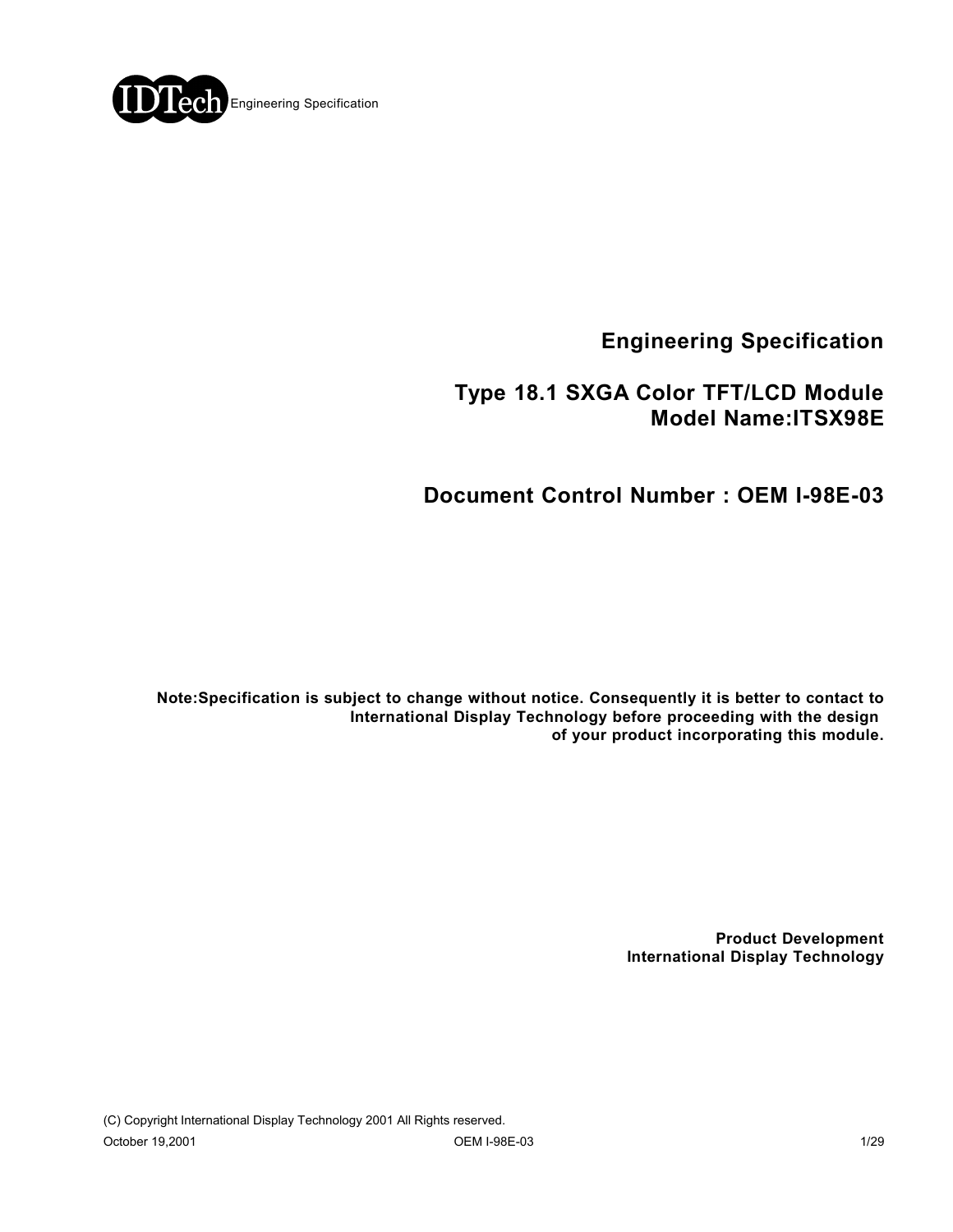

# **i Contents**

- i Contents
- ii Record of Revision
- **1.0 Handling Precautions**
- **2.0 General Description**
- 2.1 Characteristics
- 2.2 Functional Block Diagram
- **3.0 Absolute Maximum Ratings**
- **4.0 Optical Characteristics**
- **5.0 Signal Interface**
- 5.1 Connectors
- 5.2 Interface Signal Connector
- 5.3 Interface Signal Description
- 5.4 Interface Signal Electrical Characteristics
- 5.5 Backlight Connector Signal Description
- 5.6 Backlight Input Signal Electrical Characteristics
- **6.0 Pixel format image**
- **7.0 Interface Timings**
- 7.1 Timing Characteristics
- 7.2 Timing Definition
- **8.0 Power Consumption**
- **9.0 Power ON/OFF Sequence**
- **10.0 Mechanical Characteristics**
- **11.0 National Test Lab Requirement**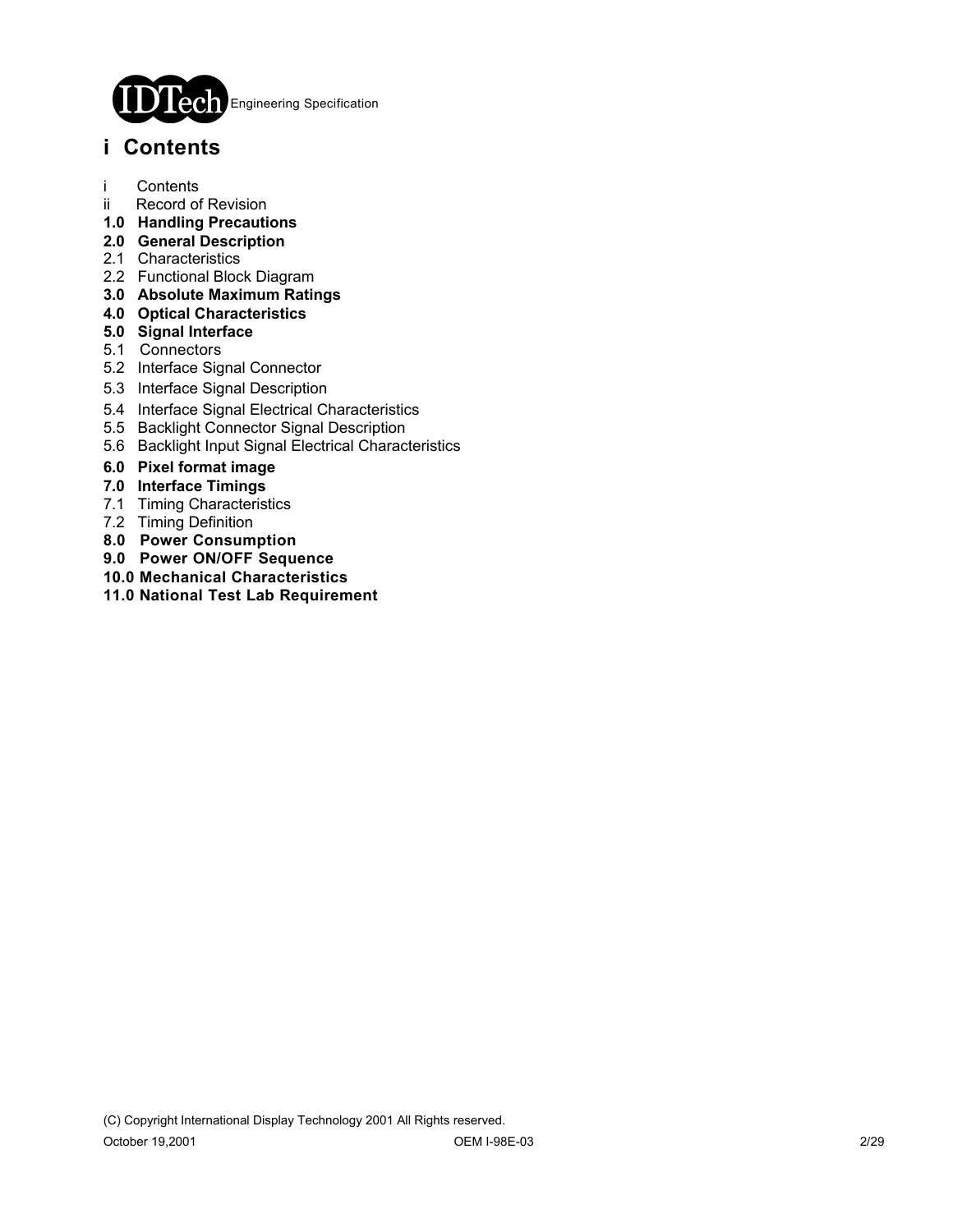

# **ii Record of Revision**

| Date              | Document<br><b>Revision</b> | Page                                 | Summary                                                                                                                                                                                                                                                                                                                                                                                                                                                            |
|-------------------|-----------------------------|--------------------------------------|--------------------------------------------------------------------------------------------------------------------------------------------------------------------------------------------------------------------------------------------------------------------------------------------------------------------------------------------------------------------------------------------------------------------------------------------------------------------|
| June 4,2001       | OEM98E-01                   | All                                  | First Edition for customer.<br>Based on Internal Spec. as of May 11,2001.                                                                                                                                                                                                                                                                                                                                                                                          |
| September 28,2001 | OEM98E-02                   | 5,8                                  | To update White Luminance.                                                                                                                                                                                                                                                                                                                                                                                                                                         |
| October 19,2001   | <b>OEM I-98E-03</b>         | 5<br>8<br>19<br>21<br>24,25<br>27,28 | Updated by establishment of the New Company as<br>"International Display Technology".<br>Based on Internal Spec. EC H30912 as of October<br>19.2001.<br>To update Weight, Optical Rise Time + Fall Time and<br>Power Consumption.<br>To update value of Shock Test Criteria.<br>To update Viewing Angle and Response Time.<br>To update Dimming Curve.<br>To add Note for Timing Characteristics.<br>To update Power Consumption.<br>To update Reference Drawings. |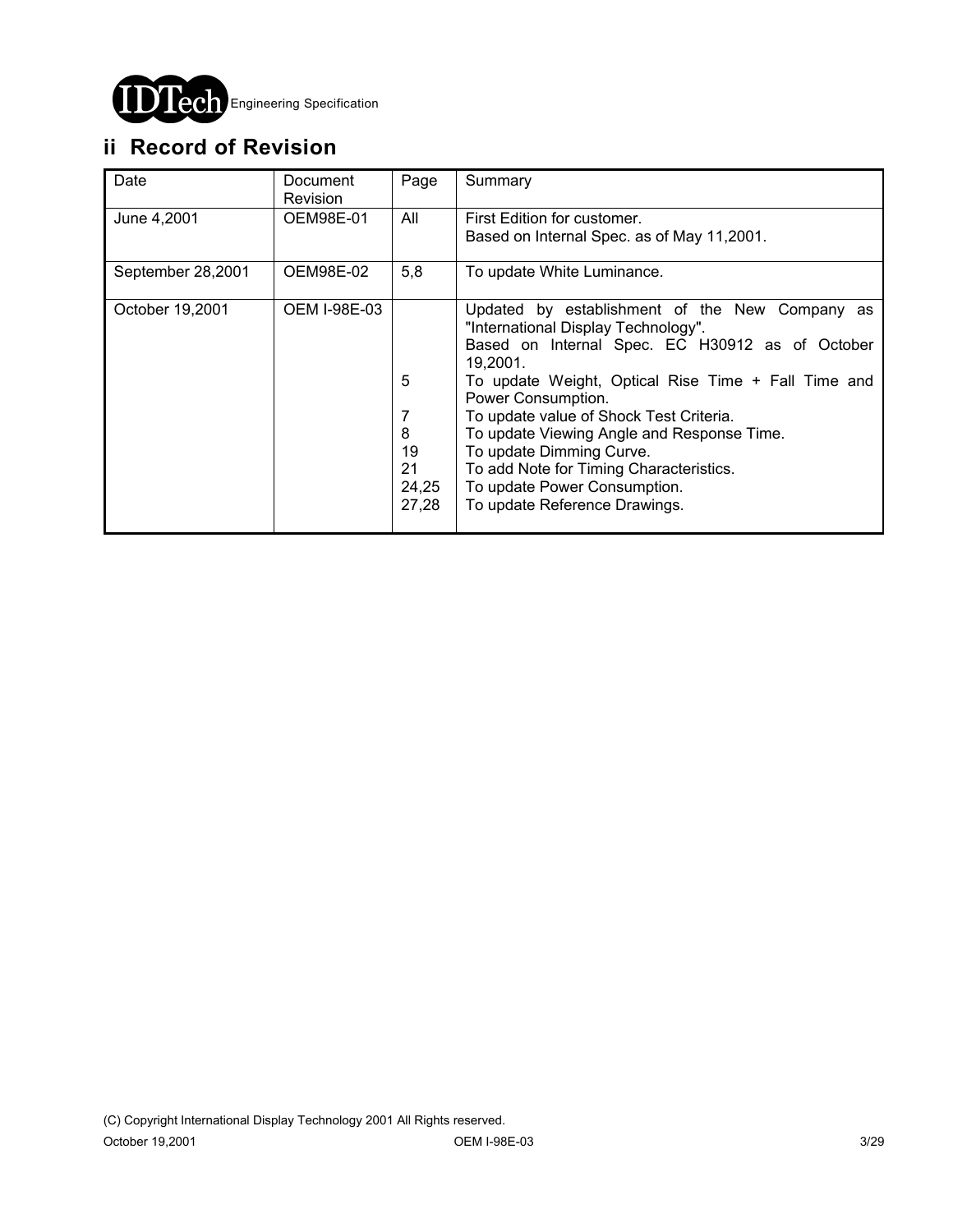

# **1.0 Handling Precautions**

- Damage to the panel or the panel electronics may result from any deviation from the recommended power on/off sequencing. The panel should not be hot plugged. Refer to the Power On/Off Sequence section in this Specification.
- Handle the panel with care. The LCD panel and CCFL (Cold Cathode Fluorescent Lamp)s are made of glass and may crack or break if dropped or subjected to excessive force.
- The CCFLs contain a small amount of Mercury so should not be disposed of to landfill. Dispose of as required by local ordinances or regulations.
- The LCD module contains small amounts of material having no flammability grade. The exemption conditions of the flammability requirements (4.7.3.4, IEC60950 3rd.Ed. or UL60950 3rd.Ed.) should be applied.
- The panel may be damaged by the application of twisting or bending forces to the module assembly.Care should be taken in the design of the monitor housing and the assembly procedure to prevent stress damage to the panel especially the lamp cable and the lamp connector..
- Use standard earthing/grounding procedures to prevent damage to the CMOS LSI while handling the module.
- Use earthing/grounding procedures, an ionic shower, or similar to prevent static damage while removing the protective front sheet.
- The front polarizer can be easily damaged. Take care not to scratch the front surface with any hard or abrasive material. Dust, finger marks, grease etc. can be removed with a soft damp cloth (a small amount of mild detergent can be used on the damp cloth). Do not apply water or datergent directly to the front surface as this may cause staining or damage the electronic components.
- Never use any solvent on the front polarizer or module as this may cause permanent damage.
- Do not open or modify the module assembly.
- Continuous operation of the panel with the same screen content may result in some image sticking. Over 10 hours operation with the same content is not recommended.
- Wipe off water drop immediately. Long contact with water may cause discoloration or spots.
- When the panel surface is soiled, wipe it with absorbent cotton or other soft cloth.
	- The information contained herein is presented only as a guide for the applications of our products. No responsibility is assumed by International Display Technology for any infringements of patents or other right of the third partied which may result from its use. No license is granted by implication or otherwise under any patent or patent rights of International Display Technology or others. .
	- The information contained herein may be changed without prior notice. It is therefore advisable to contact International Display Technology before proceeding with the design of equipment incorporating this product. .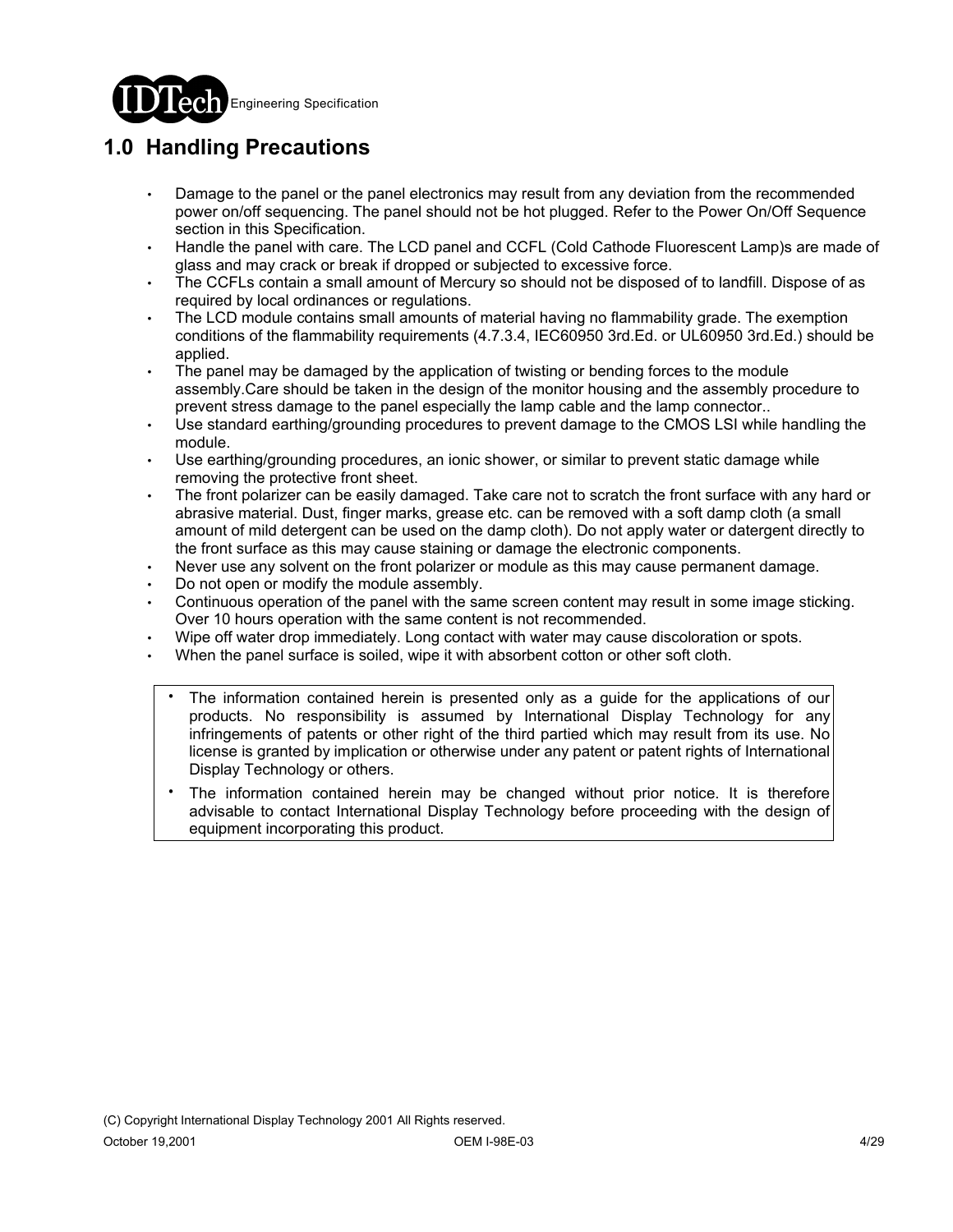

# **2.0 General Description**

This specification applies to the Type 18.1 Color TFT/LCD Module 'ITSX98E'.

This module is designed for a LCD monitor style display unit.This module includes inverter card.

The screen format and electrical interface are intended to support the VESA SXGA (1280(H) x 1024(V)at 60Hz) screen.

Support color is native 16M colors(RGB 8-bit data driver).

All input signals are LVDS(Low Voltage Differential Signaling) interface compatible.

#### **2.1 Characteristics**

The following items are characteristics summary on the table under 25 degree C condition:

| <b>CHARACTERISTICS ITEMS</b>                                    | <b>SPECIFICATIONS</b>                                                 |
|-----------------------------------------------------------------|-----------------------------------------------------------------------|
| Screen Diagonal [mm]                                            | 460                                                                   |
| Pixels H x V                                                    | 1280(x3) x 1024                                                       |
| Active Area [mm]                                                | 359.0(H) x 287.2(V)                                                   |
| Pixel Pitch [mm]                                                | 0.2805(per one triad) x 0.2805                                        |
| <b>Pixel Arrangement</b>                                        | R, G, B Vertical Stripe                                               |
| Weight [grams]                                                  | 2,900 typ.                                                            |
| Physical Size [mm]                                              | 389.0(W) typ. x 317.2(H) typ. x 35.0 (D) max.                         |
| Display Mode                                                    | Normally Black                                                        |
| <b>Support Color</b>                                            | 16M (RGB 8-bit data)                                                  |
| White Luminance [cd/m <sup>2</sup> ]                            | 270 Typ                                                               |
| <b>Contrast Ratio</b>                                           | 400:1 Typ.                                                            |
| Optical Rise Time/Fall Time [msec]                              | Rise Time + Fall Time : 40 Typ. (total)                               |
| Input Voltage [V]                                               | $+12 + 5%$                                                            |
| Power Consumption [W]                                           | 38.8 typ., 46.6 max.                                                  |
| <b>Electrical Interface</b>                                     | <b>LVDS Dual</b><br>(Even/Odd R/G/B Data(8bit), 3sync signals, Clock) |
| Temperature Range [degree C]<br>Operating<br>Storage (Shipping) | 0 to $+50$<br>$-20$ to $+60$                                          |

**Note : Luminance : Rise / Fall Time:Respective 10% -> 90%, 90%->10%**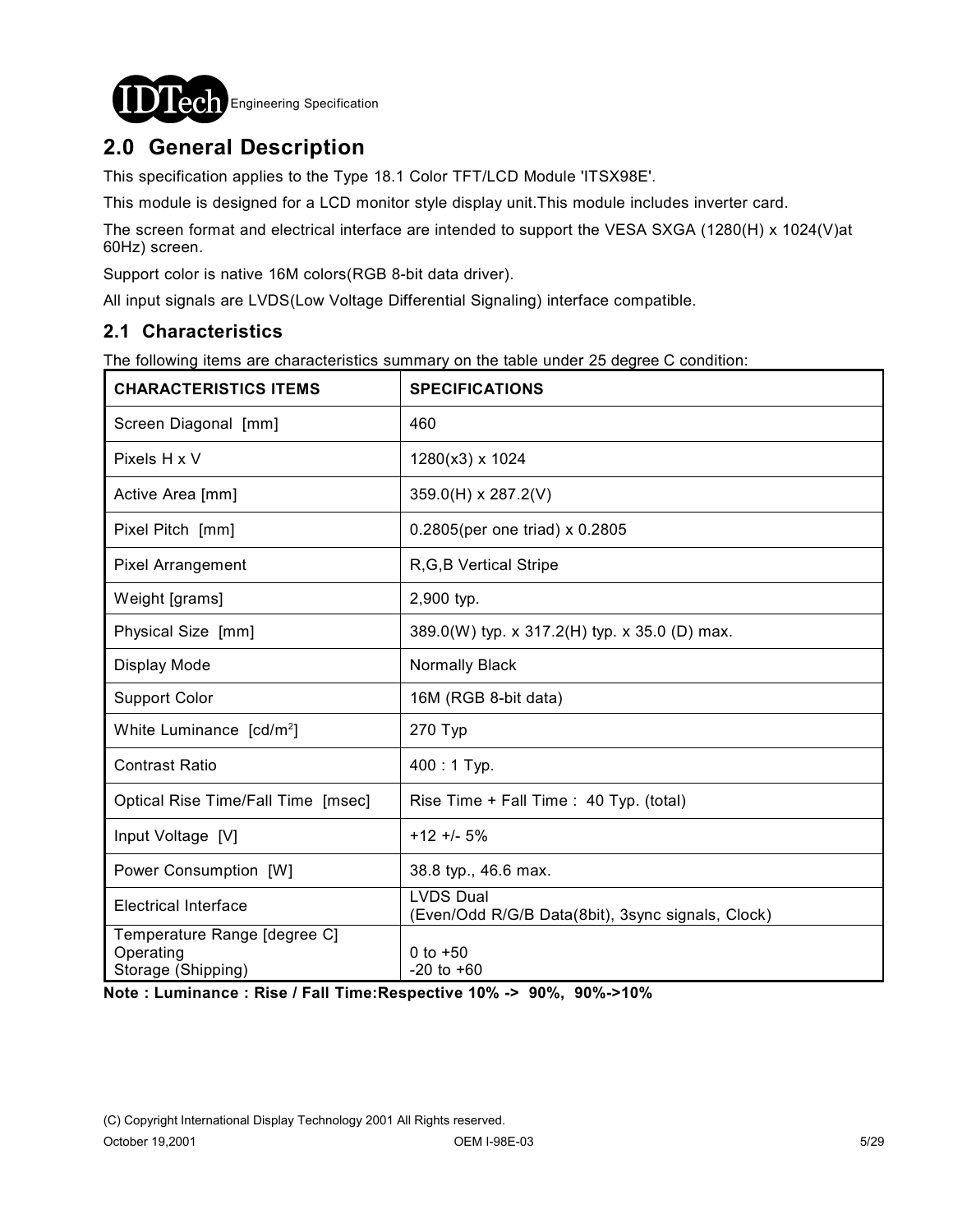

### **2.2 Functional Block Diagram**

The following diagram shows the functional block of this Type 18.1 Color TFT/LCD Module.

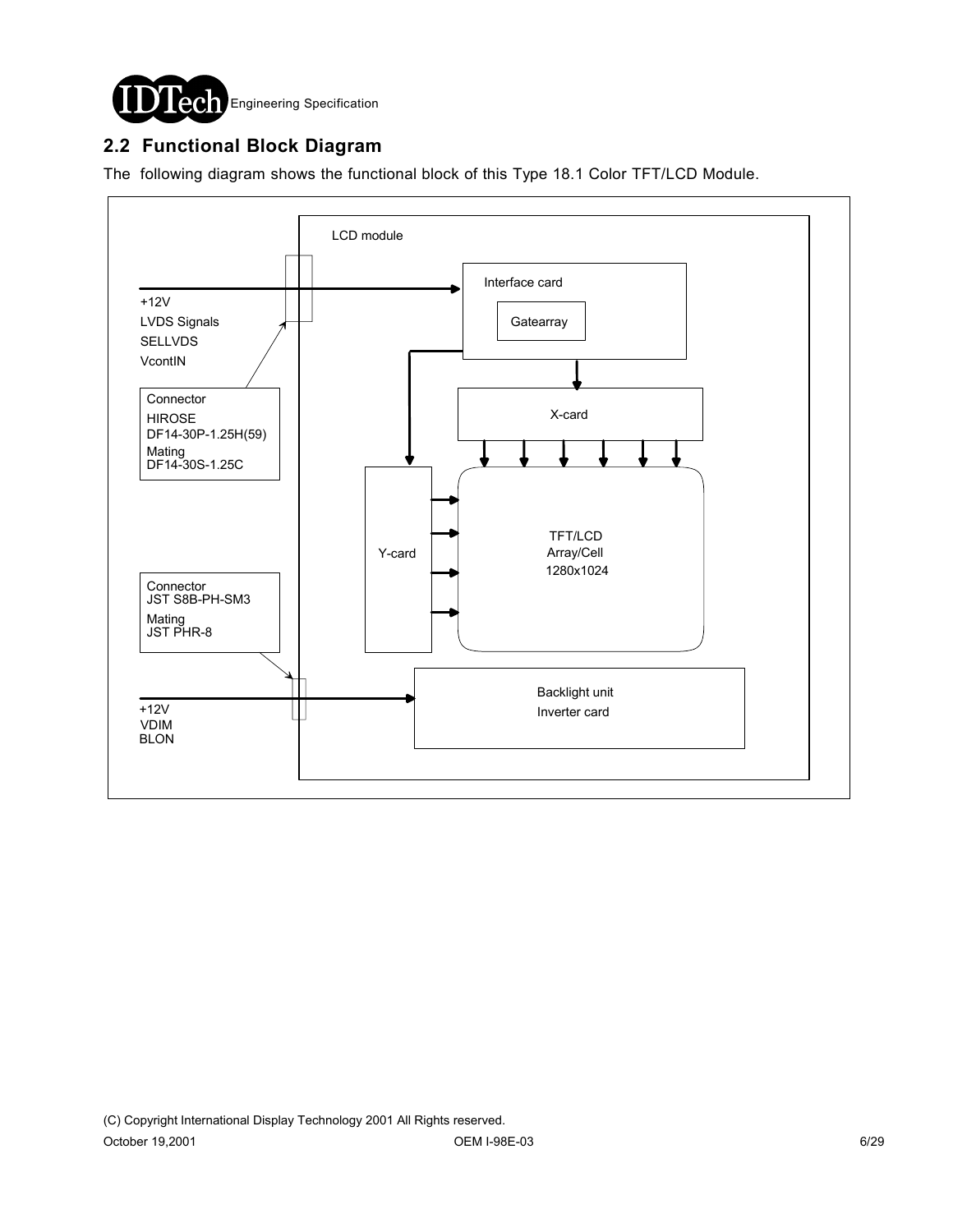

## **3.0 Absolute Maximum Ratings**

Absolute maximum ratings of the module is as follows :

| <b>Item</b>                  | Symbol         | Min         | <b>Max</b>    | <b>Unit</b> | <b>Conditions</b>           |
|------------------------------|----------------|-------------|---------------|-------------|-----------------------------|
| Logic/LCD Drive Voltage      | Vin            | $-0.3$      | $+13.2$       | V           |                             |
| <b>Backlight Voltage</b>     | VBL            | $-0.3$      | $+13.2$       | V           |                             |
| Select LVDS data order       | <b>SELLVDS</b> | $-0.3$      | 3.3           | V           |                             |
| <b>Brightness control</b>    | <b>VDIM</b>    | $-0.3$      | 5.3           | $\vee$      |                             |
| Backlight on signal          | <b>BLON</b>    | $-0.3$      | $+5.3$        | $\vee$      |                             |
| <b>Operating Temperature</b> | <b>TOP</b>     | $\mathbf 0$ | $+50$         | deg.C       | Note 1                      |
| <b>Operating Humidity</b>    | <b>HOP</b>     | 8           | 80            | %RH         | Note 1                      |
| <b>Storage Temperature</b>   | TST            | $-20$       | $+60$         | deg.C       | Note 1                      |
| <b>Storage Humidity</b>      | <b>HST</b>     | 5           | 95            | %RH         | Note 1                      |
| Vibration                    |                |             | 1.5<br>10-200 | G<br>Hz     | Note 2                      |
| Shock                        |                |             | 50<br>11      | G<br>ms     | Note 2<br>Half sine<br>wave |

**Note 1 : Maximum Wet-Bulb should be 39 degree C and No condensation**.

#### **Note 2 : Vibration Specification**

- **Sign Vibration:10-200-10Hz, 1.5G, 0.29 Oct/min, 30 min, X, Y, A Axis, Each One Time. Shock Specification**
- **Half sine wave:50G 11msec. -X+/-, -Y+/-, -Z+/- (Total 6 directions), Each two times Shock.**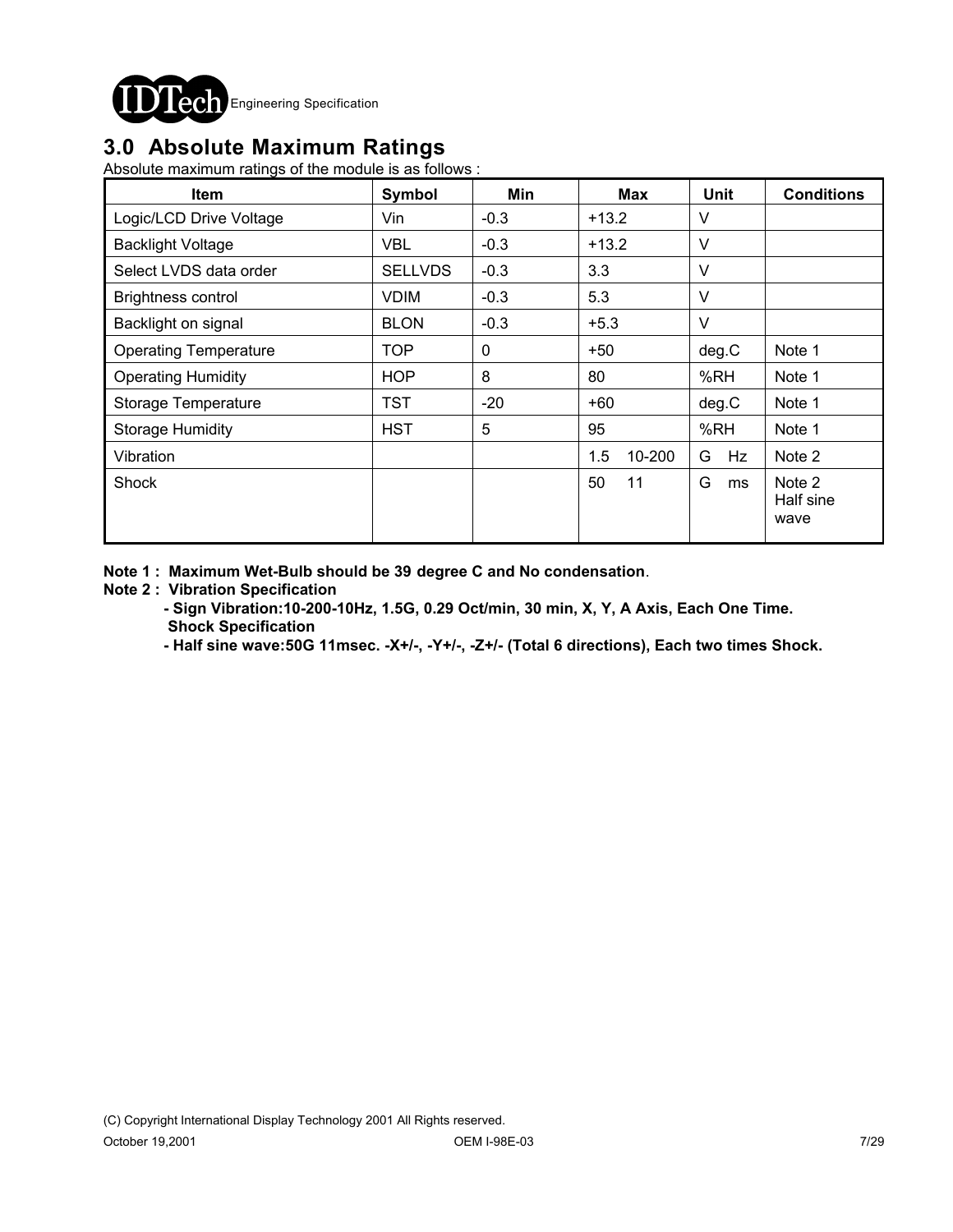

# **4.0 Optical Characteristics**

The optical characteristics are measured under stable conditions as follows under 25 degree C condition:

| Item                                         | Conditions                              | Specification |                    |  |
|----------------------------------------------|-----------------------------------------|---------------|--------------------|--|
|                                              |                                         | Typ.          | <b>Note</b>        |  |
| <b>Viewing Angle</b><br>(Degrees)            | Horizontal<br>(Right)<br>K≧15<br>(Left) | 85<br>85      |                    |  |
| K:Contrast Ratio                             | Vertical<br>(Upper)<br>K≥15<br>(Lower)  | 85<br>85      |                    |  |
|                                              | Horizontal<br>(Right)<br>K≥10<br>(Left) |               | 85 Min.<br>85 Min. |  |
|                                              | Vertical<br>(Upper)<br>K≥10<br>(Lower)  |               | 85 Min.<br>85 Min. |  |
| Contrast ratio                               |                                         | 400           |                    |  |
| Response Time<br>(ms)                        | Rising(10%->90%)<br>Falling(90%->10%)   | 40            |                    |  |
| Color                                        | Red<br>X                                | 0.640         | $+ -0.030$         |  |
| Chromaticity                                 | Red<br>y                                | 0.330         | $+ -0.030$         |  |
| (CIE)                                        | Green<br>X                              | 0.290         | $+ -0.030$         |  |
|                                              | Green<br>y                              | 0.600         | $+ -0.030$         |  |
|                                              | <b>Blue</b><br>X                        | 0.150         | $+ -0.030$         |  |
|                                              | <b>Blue</b><br>y                        | 0.060         | $+ -0.030$         |  |
|                                              | White<br>X                              | 0.313         | $+ -0.030$         |  |
|                                              | White<br>y                              | 0.329         | $+ -0.030$         |  |
| Maximum White Luminance (cd/m <sup>2</sup> ) | VDIM=0V<br><b>Note</b>                  | 270           | 230 Min.           |  |

**Note**:Measure center of the screen.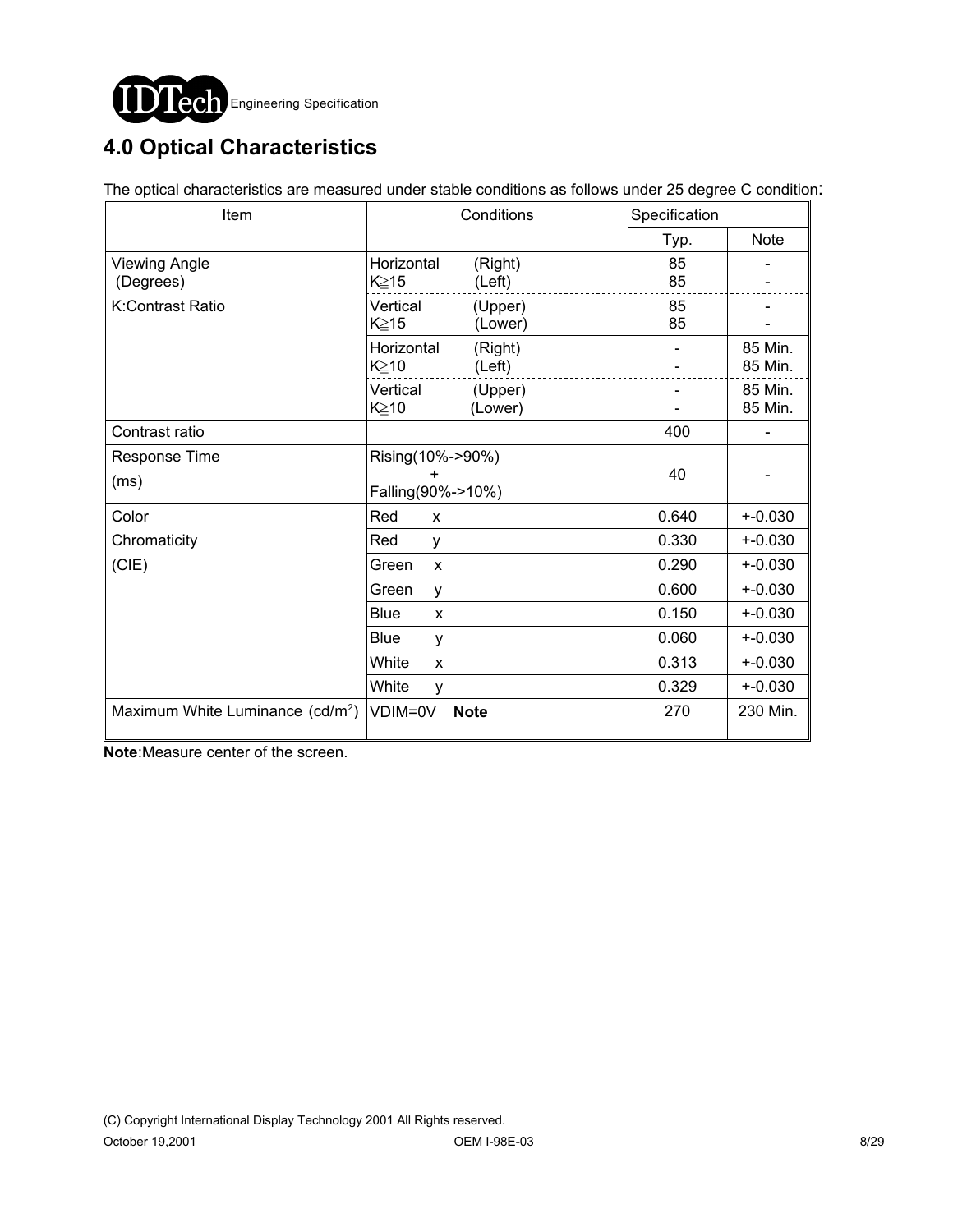

# **5.0 Signal Interface**

### **5.1 Connectors**

Physical interface is described as for the connector on module.

These connectors are capable of accommodating the following signals and will be following components.

| Connector Name / Designation | <b>Signal Connector</b> |
|------------------------------|-------------------------|
| Manufacturer                 | <b>HIROSE</b>           |
| Type / Part Number           | DF14-30P-1.25H(59)      |
| Mating Type / Part Number    | DF14-30S-1.25C          |
| Contact / Part Number        | DF14-2628SCFA           |

| Connector Name / Designation | For Backlight Connector on Inverter card |
|------------------------------|------------------------------------------|
| Manufacturer                 | JST                                      |
| Type / Part Number           | S8B-PH-SM3                               |
| Mating Type / Part Number    | PHR-8                                    |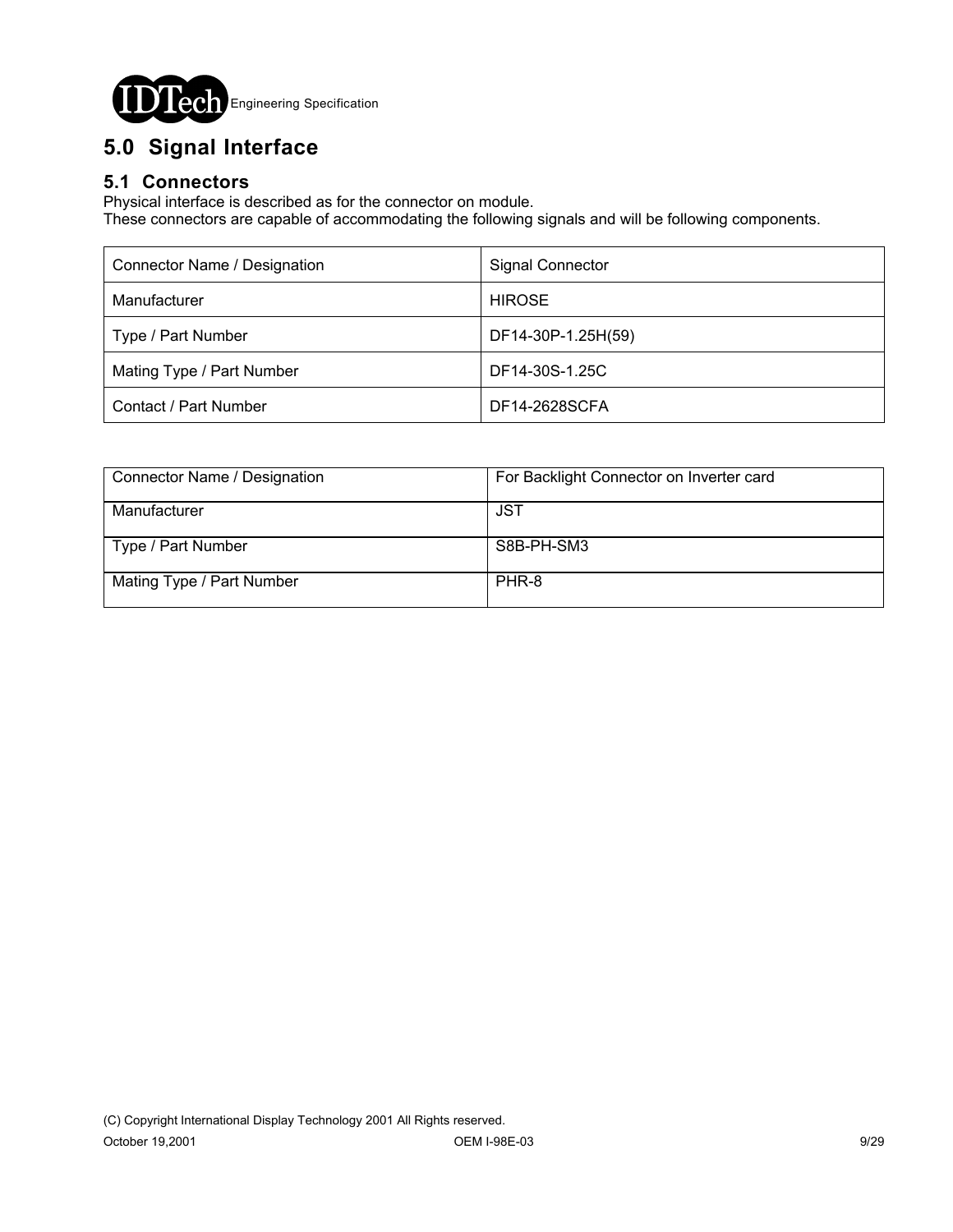

## **5.2 Interface Signal Connector**

| Pin#           | <b>Signal Name</b> | Pin#           | <b>Signal Name</b> |
|----------------|--------------------|----------------|--------------------|
| 30             | $Vin(+12V)$        | 29             | $Vin(+12V)$        |
| 28             | $Vin(+12V)$        | 27             | VinRTN(GND)        |
| 26             | VinRTN(GND)        | 25             | VinRTN(GND)        |
| 24             | <b>SELLVDS</b>     | 23             | VcontIN            |
| 22             | <b>DGND</b>        | 21             | RxOIN3+            |
| 20             | RxOIN3-            | 19             | RxOCLKIN+          |
| 18             | RxOCLKIN-          | 17             | RxOIN2+            |
| 16             | RxOIN2-            | 15             | RxOIN1+            |
| 14             | RxOIN1-            | 13             | RxOIN0+            |
| 12             | RxOIN0-            | 11             | RxEIN3+            |
| 10             | RxEIN3-            | 9              | RxECLKIN+          |
| 8              | RxECLKIN-          | $\overline{7}$ | RxEIN2+            |
| 6              | RxEIN2-            | 5              | RxEIN1+            |
| 4              | RxEIN1-            | $\mathbf{3}$   | RxEIN0+            |
| $\overline{2}$ | RxEIN0-            | 1              | <b>LVDSGND</b>     |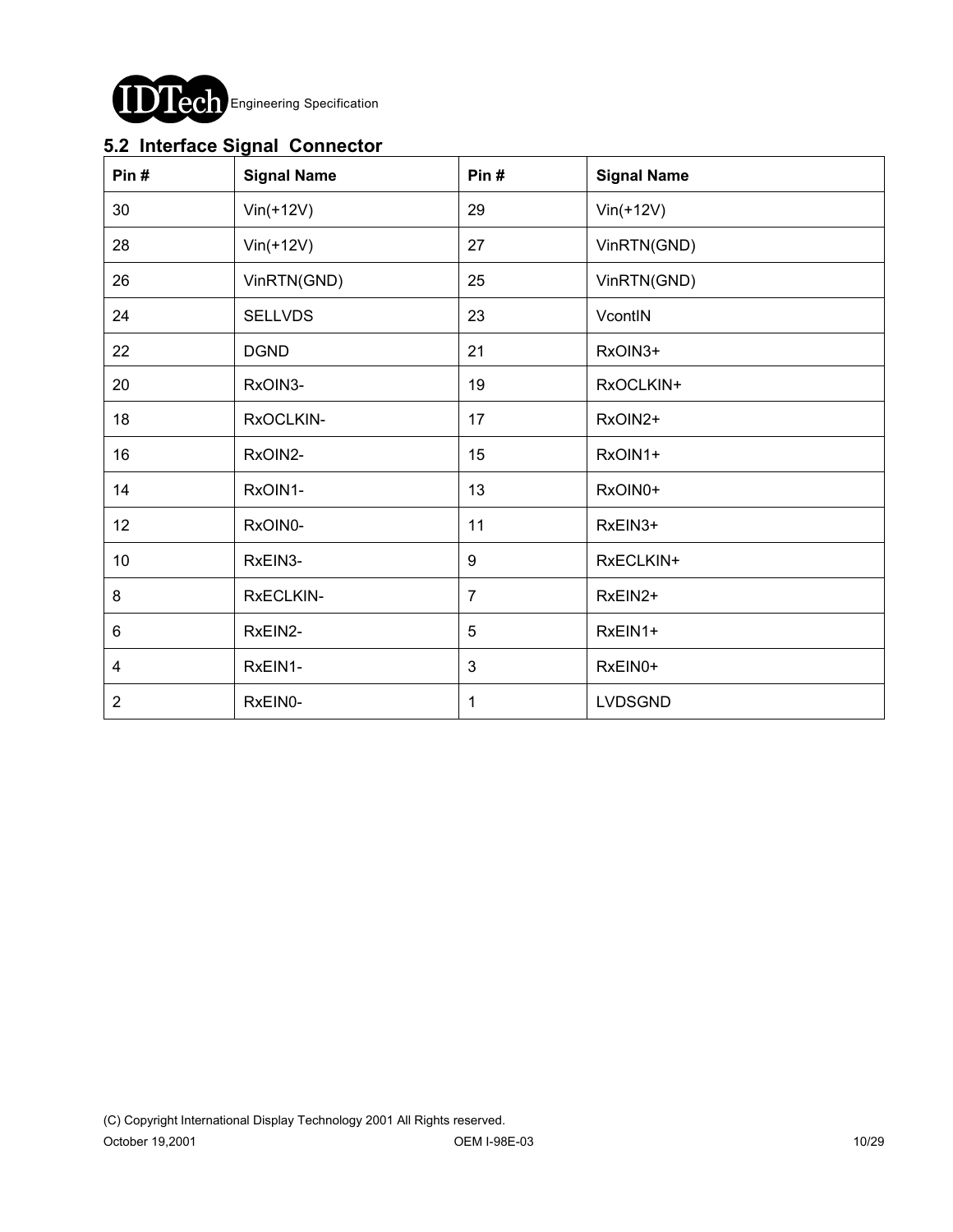

## **5.3 Interface Signal Description**

The module uses a pair of LVDS receiver SN75LVDS82(Texas Instruments) or compatible. LVDS is a differential signal technology for LCD interface and high speed data transfer device. Transmitter shall be SN75LVDS83(negative edge sampling) or compatible.

The first LVDS port (RxExxx) transmits even pixels while the second LVDS port (RxOxxx) transmits odd pixels.

Pin numberings have been changed from previous models of ITSX94, ITSX94N, ITSX94N1, and ITSX96R, due to signal connector type change. Physical order of singals are not changed. Please refer to the chart below for pin #1.

LCD Drive Connector No.1 Pin location

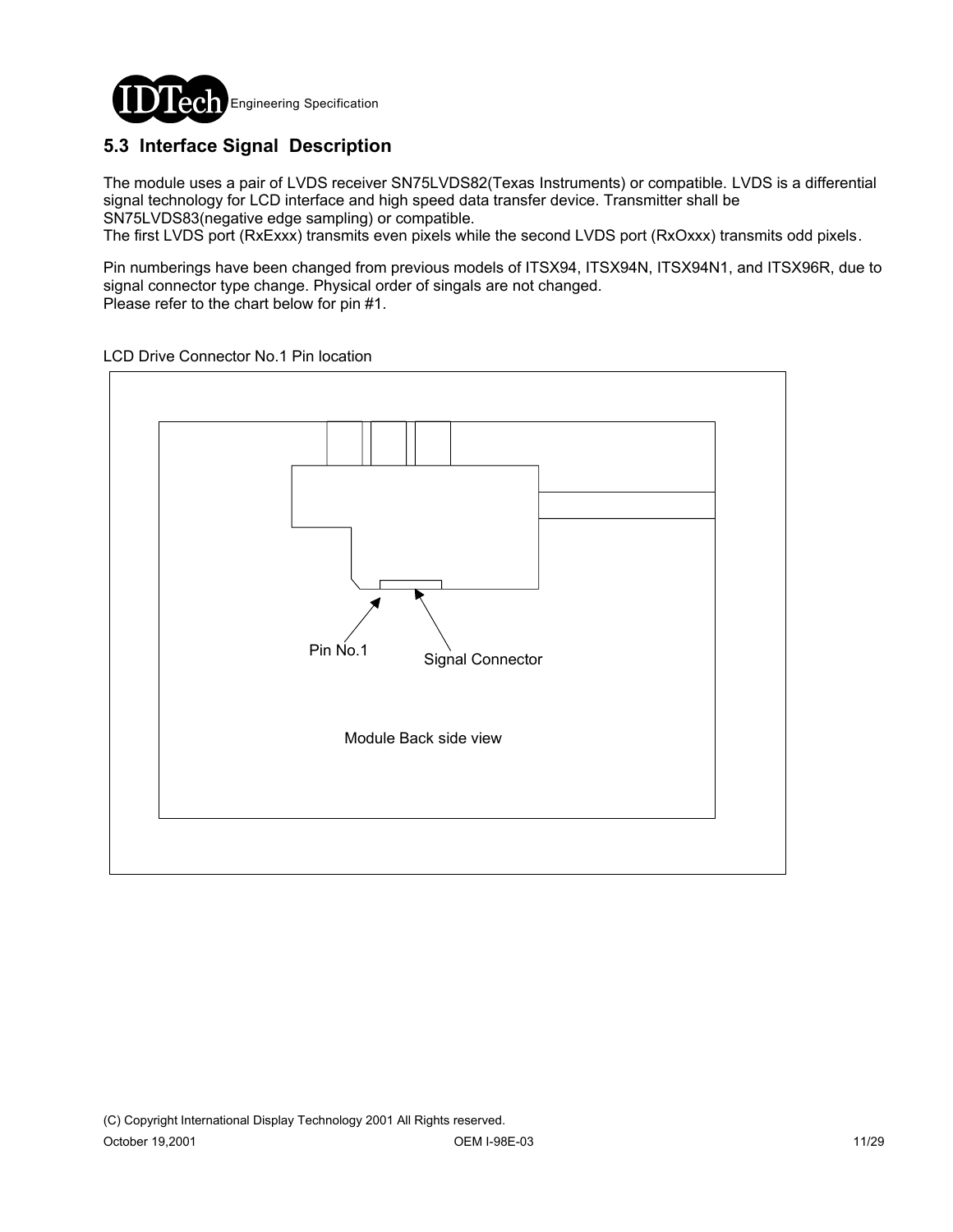

| PIN#           | <b>SIGNAL NAME</b> | <b>Description</b>                                                        |
|----------------|--------------------|---------------------------------------------------------------------------|
| 30             | Vin                | +12.0V Power Supply                                                       |
| 29             | Vin                | +12.0V Power Supply                                                       |
| 28             | Vin                | +12.0V Power Supply                                                       |
| 27             | <b>VinRTN</b>      | Ground for Vin line                                                       |
| 26             | <b>VinRTN</b>      | Ground for Vin line                                                       |
| 25             | <b>VinRTN</b>      | Ground for Vin line                                                       |
| 24             | <b>SELLVDS</b>     | Select LVDS data order. See the following figure.                         |
| 23             | (RESERVED)         | This pin should be left open.                                             |
| 22             | <b>DGND</b>        | Signal Ground                                                             |
| 21             | RxOIN3+            | Positive LVDS differential data input (Odd data)                          |
| 20             | RxOIN3-            | Negative LVDS differential data input (Odd data)                          |
| 19             | RxOCLKIN+          | Positive LVDS differential clock input (Odd Clock)                        |
| 18             | RxOCLKIN-          | Negative LVDS differential clock input (Odd Clock)                        |
| 17             | RxOIN2+            | Positive LVDS differential data input (Odd data)                          |
| 16             | RxOIN2-            | Negative LVDS differential data input (Odd data)                          |
| 15             | RxOIN1+            | Positive LVDS differential data input (Odd data)                          |
| 14             | RxOIN1-            | Negative LVDS differential data input (Odd data)                          |
| 13             | RxOIN0+            | Positive LVDS differential data input (Odd data)                          |
| 12             | RxOIN0-            | Negative LVDS differential data input (Odd data)                          |
| 11             | RxEIN3+            | Positive LVDS differential data input (Even data)                         |
| 10             | RxEIN3-            | Negative LVDS differential data input (Even data)                         |
| 9              | RxECLKIN+          | Positive LVDS differential clock input (Even Clock)                       |
| 8              | RxECLKIN-          | Negative LVDS differential clock input (Even Clock)                       |
| $\overline{7}$ | RxEIN2+            | Positive LVDS differential data input (Even data, H-Sync, V-Sync, DSPTMG) |
| 6              | RxEIN2-            | Negative LVDS differential data input (Even data, H-Sync, V-Sync, DSPTMG) |
| 5              | RxEIN1+            | Positive LVDS differential data input (Even data)                         |
| 4              | RxEIN1-            | Negative LVDS differential data input (Even data)                         |
| 3              | RxEIN0+            | Positive LVDS differential data input (Even data)                         |
| $\overline{2}$ | RxEIN0-            | Negative LVDS differential data input (Even data)                         |
| 1              | <b>DGND</b>        | Signal Ground                                                             |

**Note:** Input signals of odd and even clock shall be the same timing.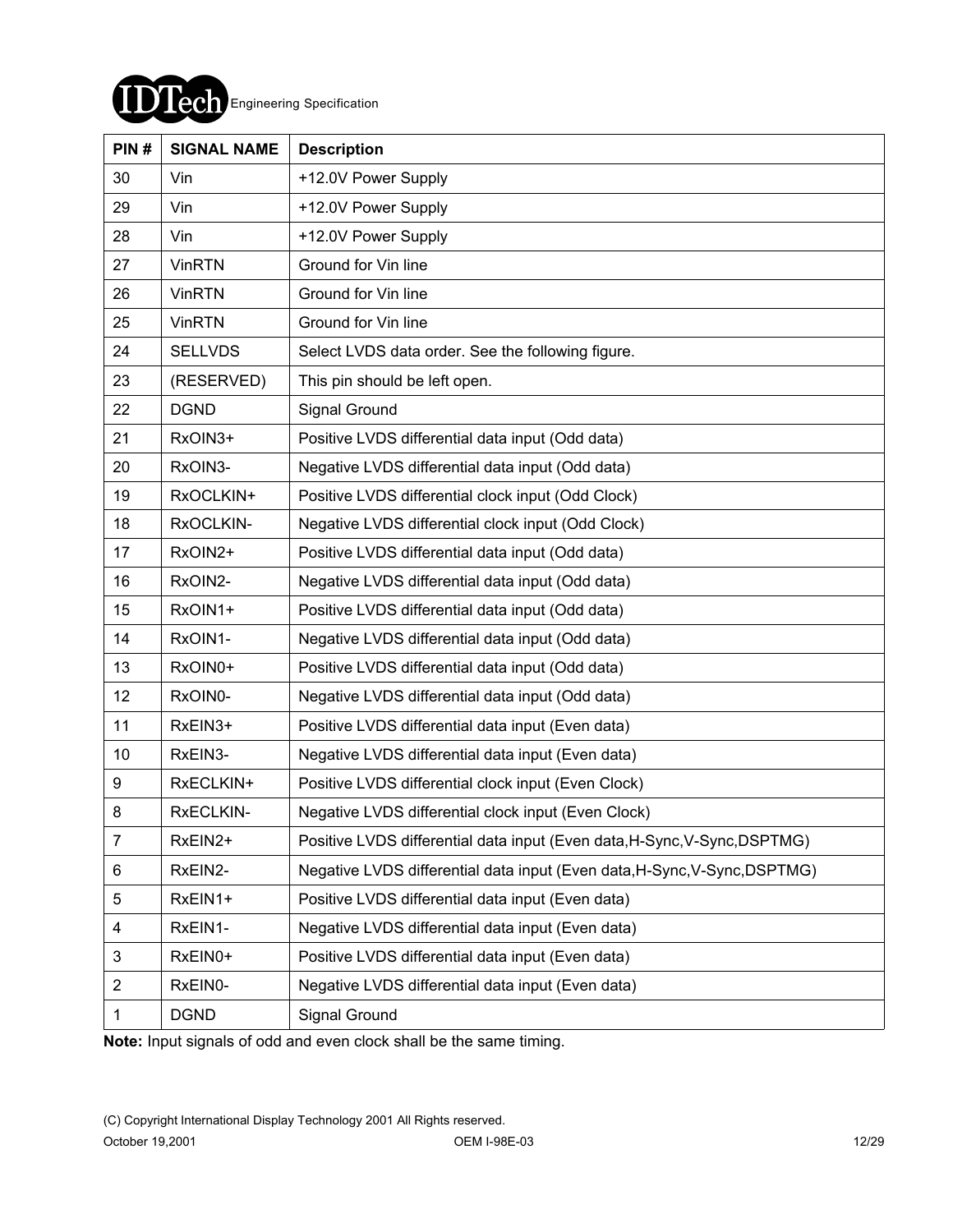

The interface card has a 100ohm resistor between positive and negative lines of each LVDS signal input on the internal circuit.



**Note:R/G/B data 7:MSB, R/G/B data 0:LSB**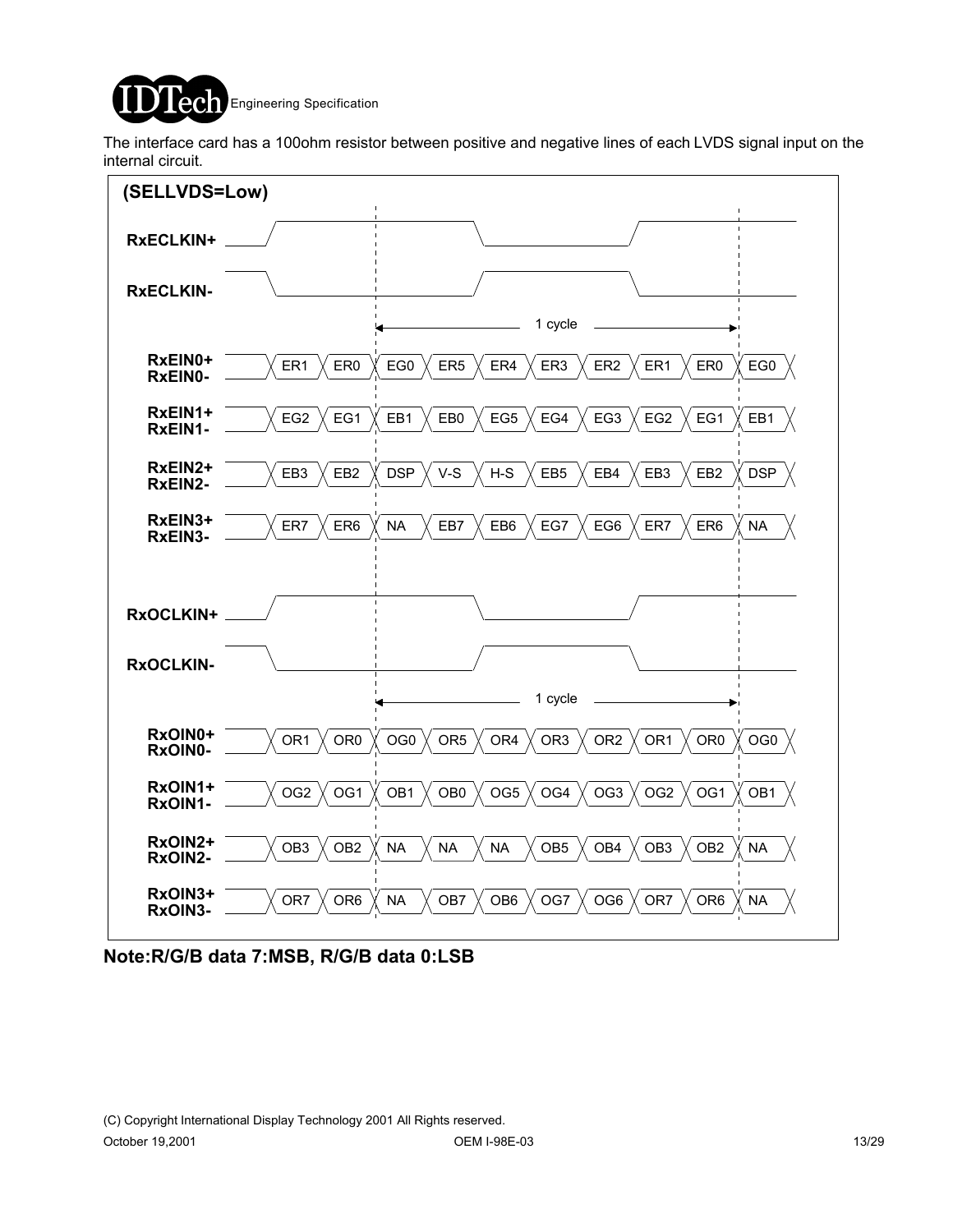



**Note:R/G/B data 7:MSB, R/G/B data 0:LSB**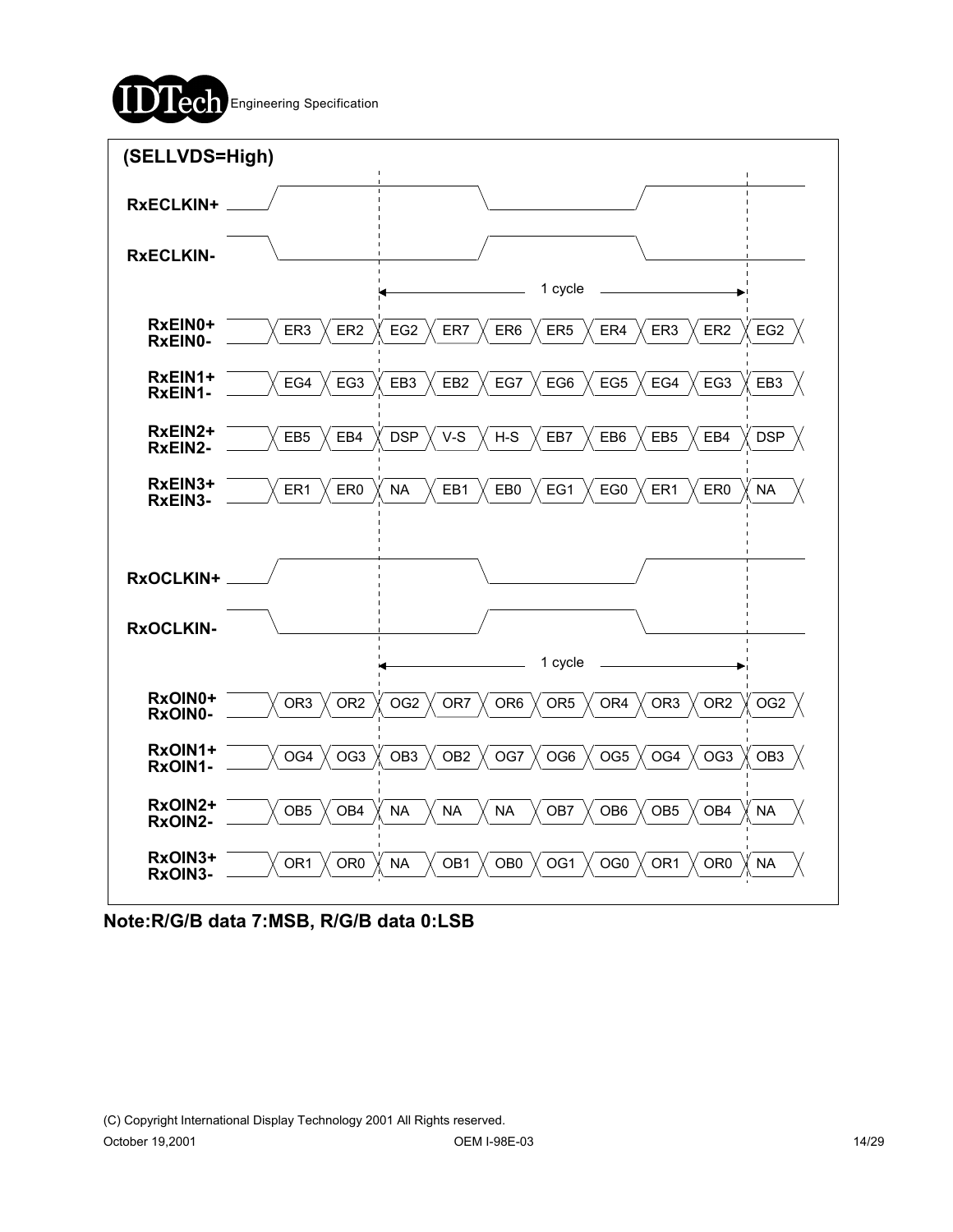

#### The following is LVDS Signal description.

| <b>LVDS DATA NAME</b> | <b>Description</b>     |                                                                            |
|-----------------------|------------------------|----------------------------------------------------------------------------|
| <b>DSP</b>            | <b>Display Timing</b>  | When the signal is high, the pixel data shall be valid to be<br>displayed. |
| $V-S$                 | <b>Vertical Sync</b>   | Both Positive and negative polarity are acceptable.                        |
| $H-S$                 | <b>Horizontal Sync</b> | Both Positive and negative polarity are acceptable.                        |

| <b>TI LVDS X'mitter</b><br>(SN75LVDS83)<br><b>Signal name</b> | <b>ITSX98E LVDS Signal</b><br>(SELLVDS=Low) | <b>ITSX98E LVDS Signal</b><br>(SELLVDS=High) |
|---------------------------------------------------------------|---------------------------------------------|----------------------------------------------|
| D <sub>0</sub>                                                | Red <sub>0</sub>                            | Red <sub>2</sub>                             |
| D <sub>1</sub>                                                | Red1                                        | Red <sub>3</sub>                             |
| D <sub>2</sub>                                                | Red <sub>2</sub>                            | Red4                                         |
| D <sub>3</sub>                                                | Red <sub>3</sub>                            | Red <sub>5</sub>                             |
| D <sub>4</sub>                                                | Red4                                        | Red <sub>6</sub>                             |
| D <sub>5</sub>                                                | Red7                                        | Red1                                         |
| D <sub>6</sub>                                                | Red <sub>5</sub>                            | Red7                                         |
| D7                                                            | Green0                                      | Green <sub>2</sub>                           |
| D <sub>8</sub>                                                | Green1                                      | Green <sub>3</sub>                           |
| D <sub>9</sub>                                                | Green <sub>2</sub>                          | Green4                                       |
| D <sub>10</sub>                                               | Green <sub>6</sub>                          | Green0                                       |
| D <sub>11</sub>                                               | Green7                                      | Green1                                       |
| D <sub>12</sub>                                               | Green <sub>3</sub>                          | Green <sub>5</sub>                           |
| D <sub>13</sub>                                               | Green4                                      | Green <sub>6</sub>                           |
| D <sub>14</sub>                                               | Green <sub>5</sub>                          | Green7                                       |
| D <sub>15</sub>                                               | Blue <sub>0</sub>                           | Blue <sub>2</sub>                            |
| D <sub>16</sub>                                               | Blue <sub>6</sub>                           | Blue <sub>0</sub>                            |
| D <sub>17</sub>                                               | Blue7                                       | Blue1                                        |
| D <sub>18</sub>                                               | Blue1                                       | Blue3                                        |
| D <sub>19</sub>                                               | Blue <sub>2</sub>                           | Blue4                                        |
| D <sub>20</sub>                                               | Blue3                                       | Blue <sub>5</sub>                            |
| D <sub>21</sub>                                               | Blue4                                       | Blue <sub>6</sub>                            |
| D <sub>22</sub>                                               | Blue <sub>5</sub>                           | Blue7                                        |
| D <sub>23</sub>                                               | <b>NA</b>                                   | <b>NA</b>                                    |
| D <sub>24</sub>                                               | H Sync                                      | H Sync                                       |
| D <sub>25</sub>                                               | V Sync                                      | V Sync                                       |
| D <sub>26</sub>                                               | Disp Timing                                 | Disp Timing                                  |
| D <sub>27</sub>                                               | Red6                                        | Red <sub>0</sub>                             |

#### **Note:**

SELLVDS: Pin#7 of Signal connector Red0: LSB, Red7: MSB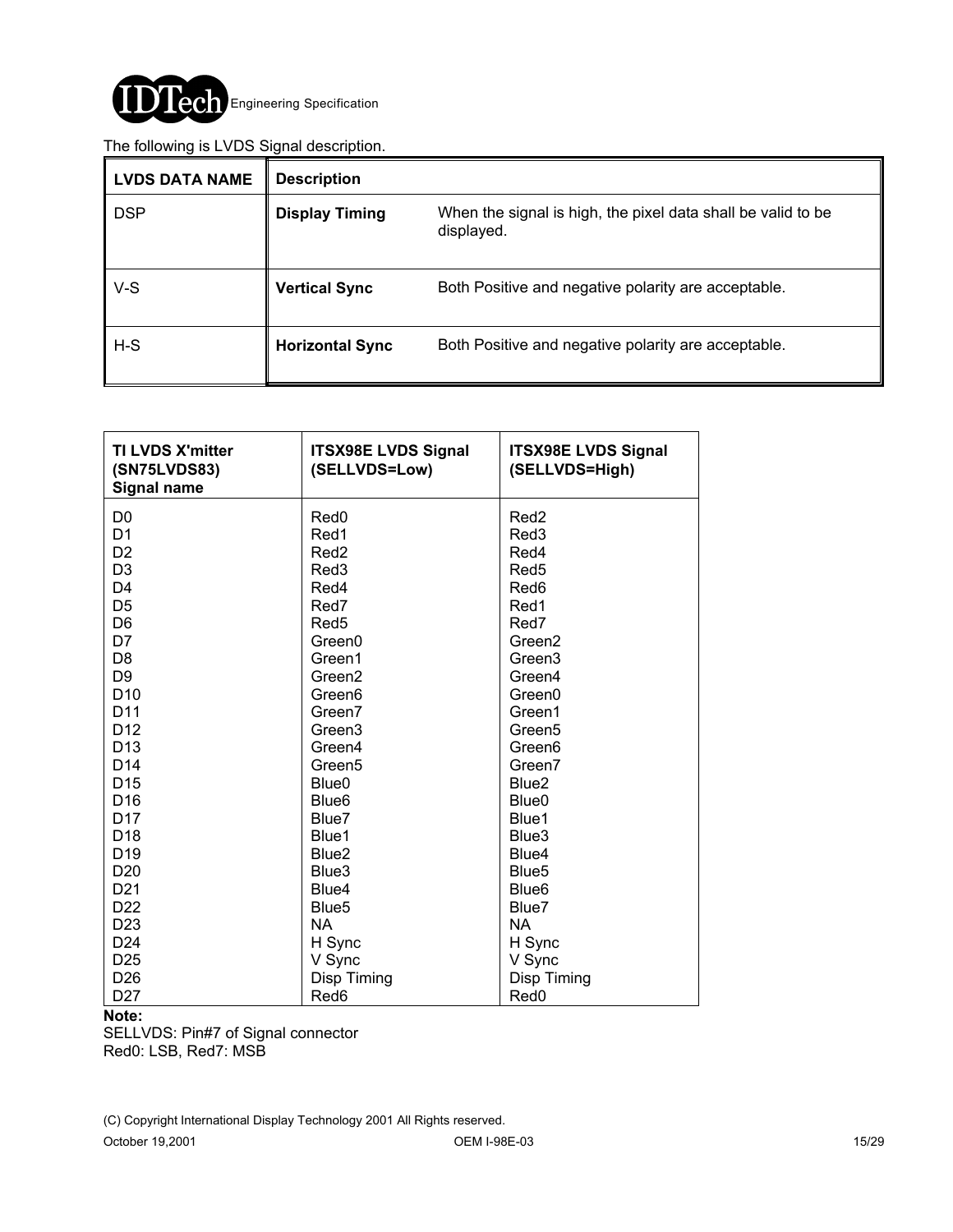

### **5.4 Interface Signal Electrical Characteristics**

Input signals shall be low or Hi-Z state when Vin is off.

It is recommended to refer the specifications of SN75LVDS82DGG(Texas Instruments) in detail.

Signal electrical characteristics are as follows;

| <b>Parameter</b> | <b>Condition</b>                                 | Min    | <b>Max</b> | unit |
|------------------|--------------------------------------------------|--------|------------|------|
| Vth              | Differential Input High Voltage<br>$(Vcm=+1.2V)$ |        | 100        | mV   |
| Vtl              | Differential Input High Voltage<br>$(Vcm=+1.2V)$ | $-100$ |            | mV   |

#### LVDS Timing

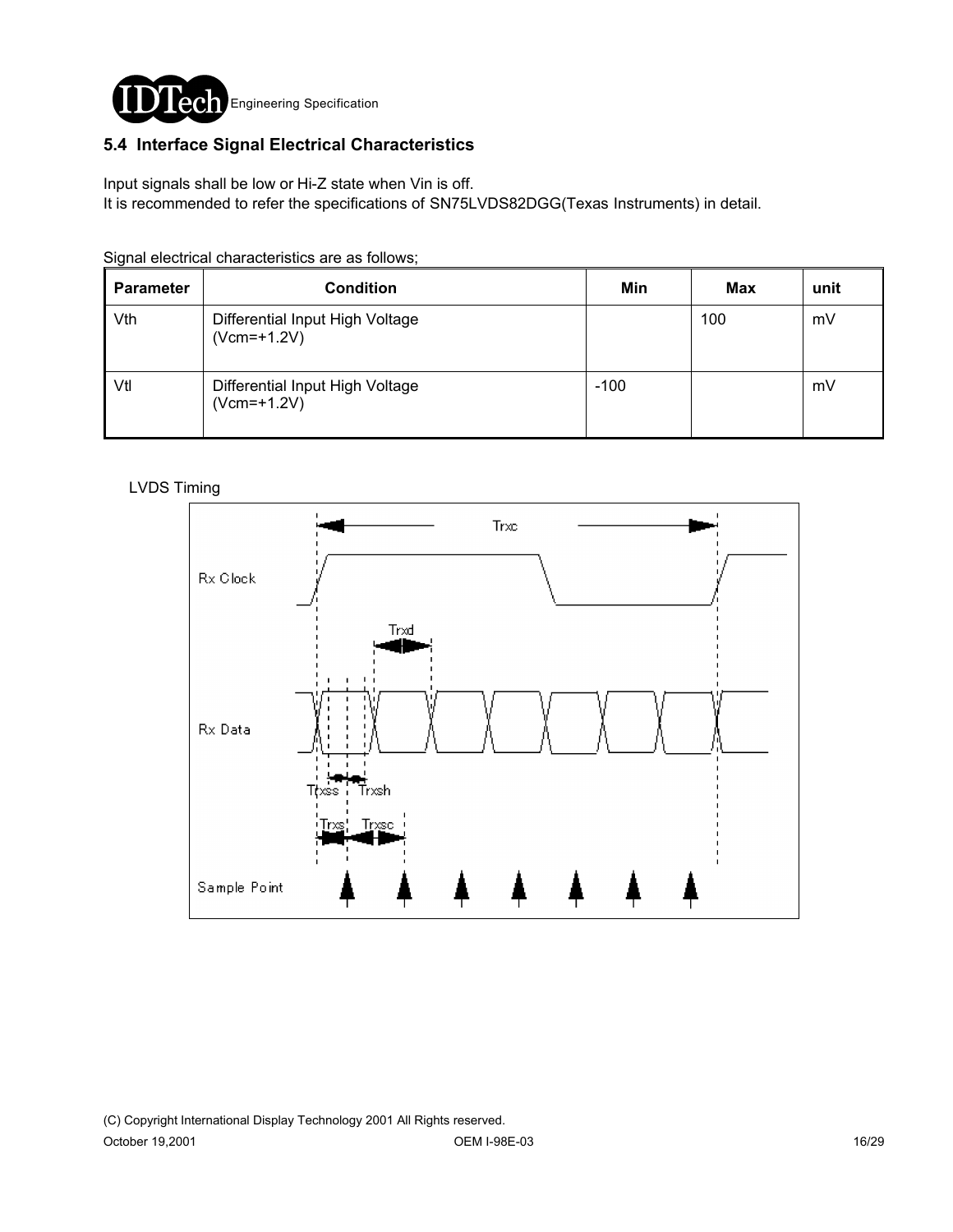

#### LVDS Macro AC characteristics.

| Parameter                             | Symbol                     | Min  | Typ     | Max | Unit |
|---------------------------------------|----------------------------|------|---------|-----|------|
| LVDS Clock Cycle                      | Trxc                       | 17.6 | 18.5    | 20  | [ns] |
| LVDS Data Cycle                       | Trxd                       |      | Trxc/7  |     | [ns] |
| Sample Data Setup Time<br>(Trxc=Typ.) | $\mathsf{r}_{\text{rxss}}$ | 600  |         |     | [ps] |
| Sample Data Hold Time<br>(Trxc=Typ.)  | Trxsh                      | 600  |         |     | [ps] |
| Data Sample Time                      | Trxs                       |      | Trxc/14 |     | [ns] |
| Data Sample Cycle                     | Trxsc                      |      | Trxc/7  |     | [ns] |

| <b>Name</b> | <b>Description</b> | Min    | <b>Typ</b>               | <b>Max</b> | Unit | <b>Note</b> |
|-------------|--------------------|--------|--------------------------|------------|------|-------------|
| SELLVDS     | High voltage       | っ      | 3                        | 3.3        |      |             |
|             | Low voltage        | $-0.1$ | 0                        | 0.7        |      |             |
|             | Current            | - 1    | $\overline{\phantom{a}}$ |            | mA   |             |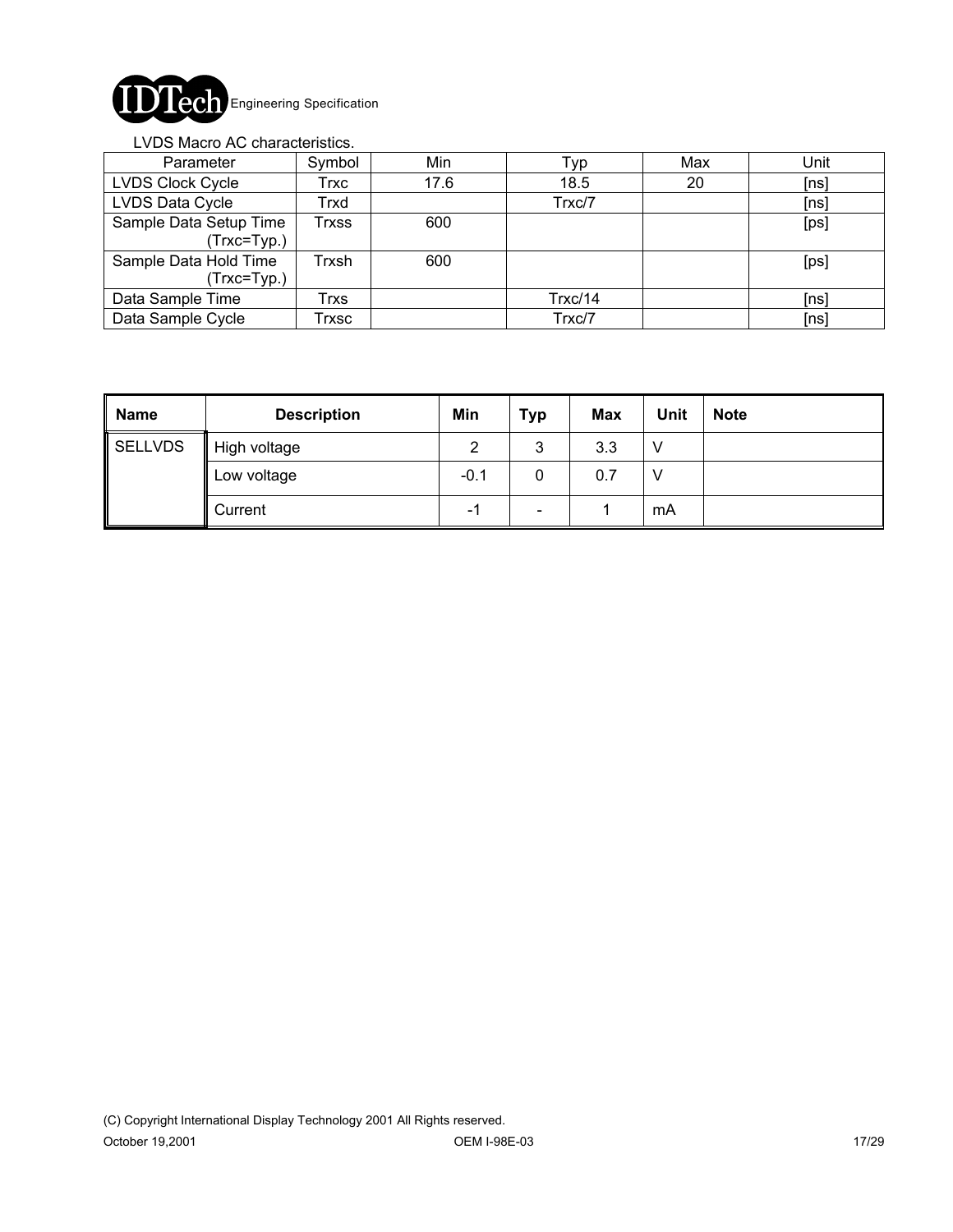

| PIN#           | <b>SIGNAL NAME</b> | <b>Description</b>                                                             |
|----------------|--------------------|--------------------------------------------------------------------------------|
|                | <b>VBL</b>         | +12.0V Power Supply for backlight                                              |
| $\overline{2}$ | <b>VBL</b>         | +12.0V Power Supply for backlight                                              |
| 3              | <b>VBL</b>         | +12.0V Power Supply for backlihgt                                              |
| $\overline{4}$ | <b>RTN</b>         | Ground for VBL line, VDIM and BLON                                             |
| 5              | <b>RTN</b>         | Ground for VBL line, VDIM and BLON                                             |
| 6              | <b>RTN</b>         | Ground for VBL line, VDIM and BLON                                             |
| 7              | <b>VDIM</b>        | Brightness control voltage input(0-4V), (0V:brightness MAX, 4V:brightness MIN) |
| 8              | <b>BLON</b>        | backlingt on/off signal(Hi:backlight ON, Low:backlight OFF) TTL level          |

## **5.5 Backlight Connector Signal Description**

### **5.6 Backlight Input Signal Electrical Characteristics**

| <b>Name</b> | <b>Description</b>  | Min         | <b>Typ</b>     | Max  | Unit   | <b>Note</b>                              |
|-------------|---------------------|-------------|----------------|------|--------|------------------------------------------|
| <b>BLON</b> | High voltage        | 2.0         | 5.0            | 5.25 | $\vee$ |                                          |
|             | Low voltage         | $-0.1$      | $\mathbf 0$    | 0.8  | $\vee$ |                                          |
|             | Current             | $-1.0$      |                | 1.0  | mA     |                                          |
| <b>VDIM</b> | Input Voltage Range | $\mathbf 0$ |                | 4.0  | $\vee$ | 0V:Brightness Max.<br>4V:Brightness Min. |
|             | Current             | $-1.0$      | $\blacksquare$ | 1.0  | mA     |                                          |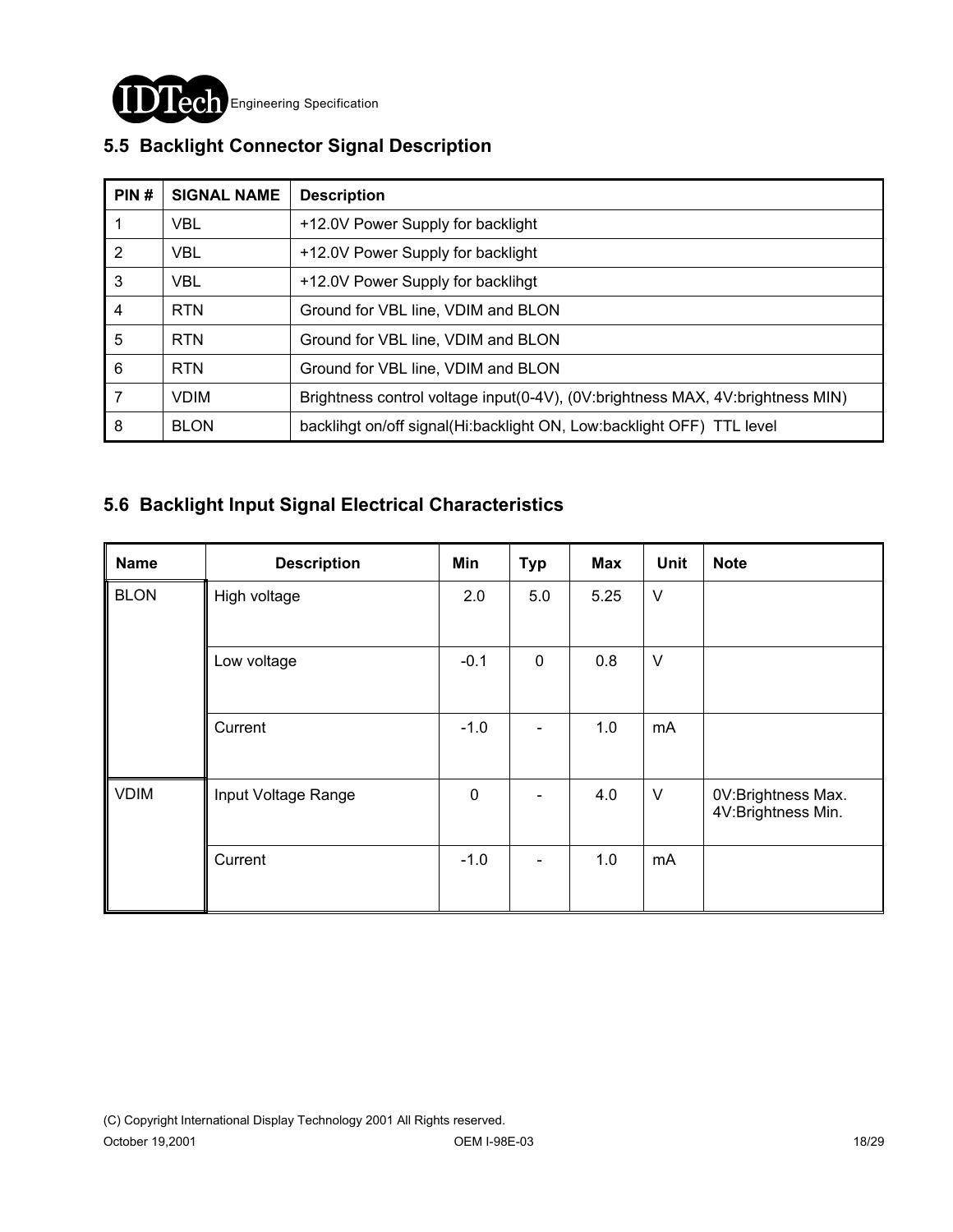

The following chart is the Dimming Signal (VDIM) versus Luminance curve for your reference.

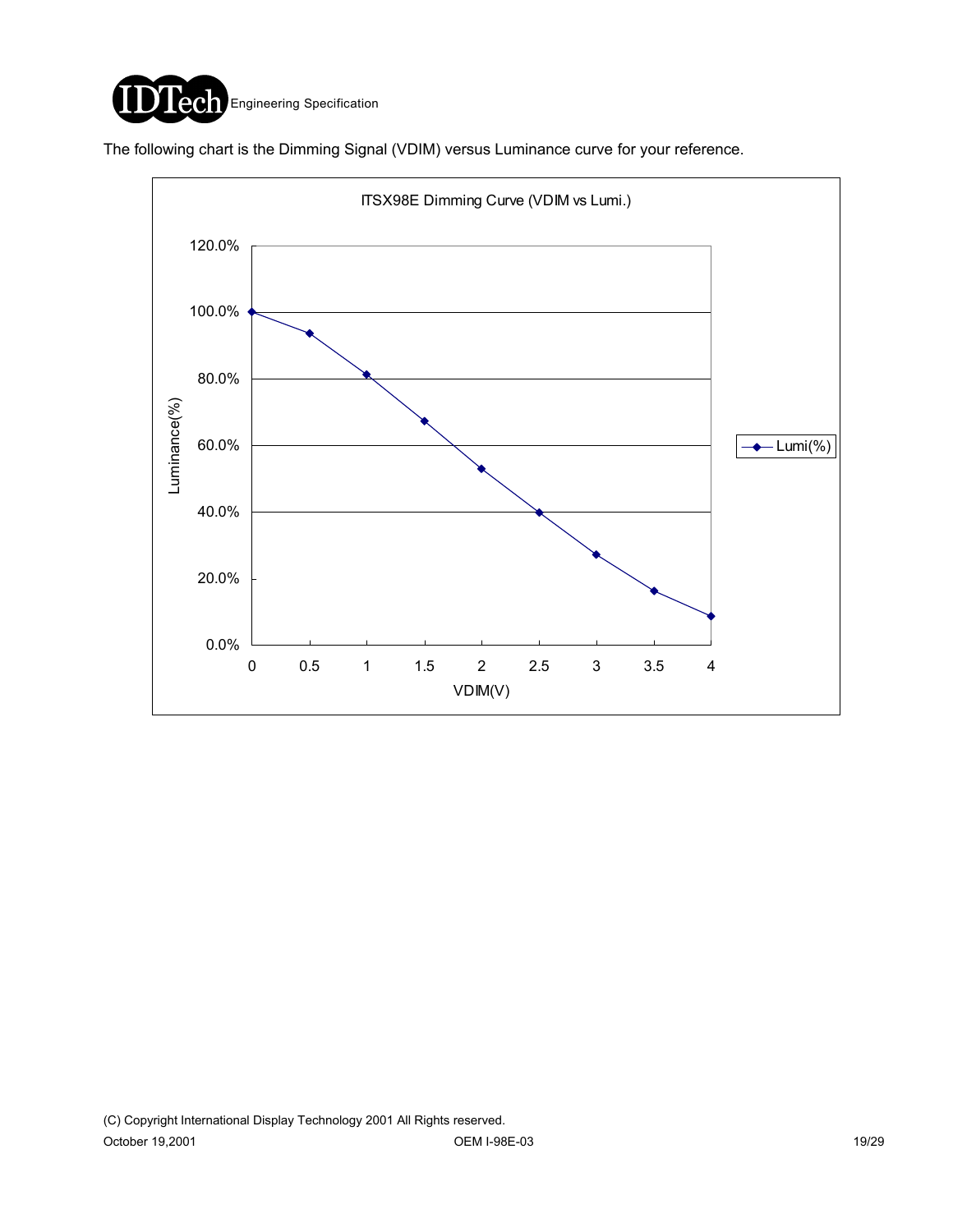

# **6.0 Pixel format image**

Following figure shows the relationship of the input signals and LCD pixel format image. Odd and even pair of RGB data are sampled at a time.

|             | Even<br>$\bf{0}$      | Odd<br>1               | Even<br>1278         | Odd<br>1279 |  |
|-------------|-----------------------|------------------------|----------------------|-------------|--|
| 1st Line    | $\mathsf R$<br>B<br>G | B<br>$\mathsf R$<br>G  | $\mathsf R$<br>G   B | R <br>G   B |  |
|             |                       |                        |                      |             |  |
|             |                       |                        |                      |             |  |
|             |                       |                        |                      |             |  |
|             |                       |                        |                      |             |  |
| 1024th Line | R<br> G <br> B        | G<br>$\mathsf R$<br> B | R <br>G   B          | R <br>G   B |  |
|             |                       |                        |                      |             |  |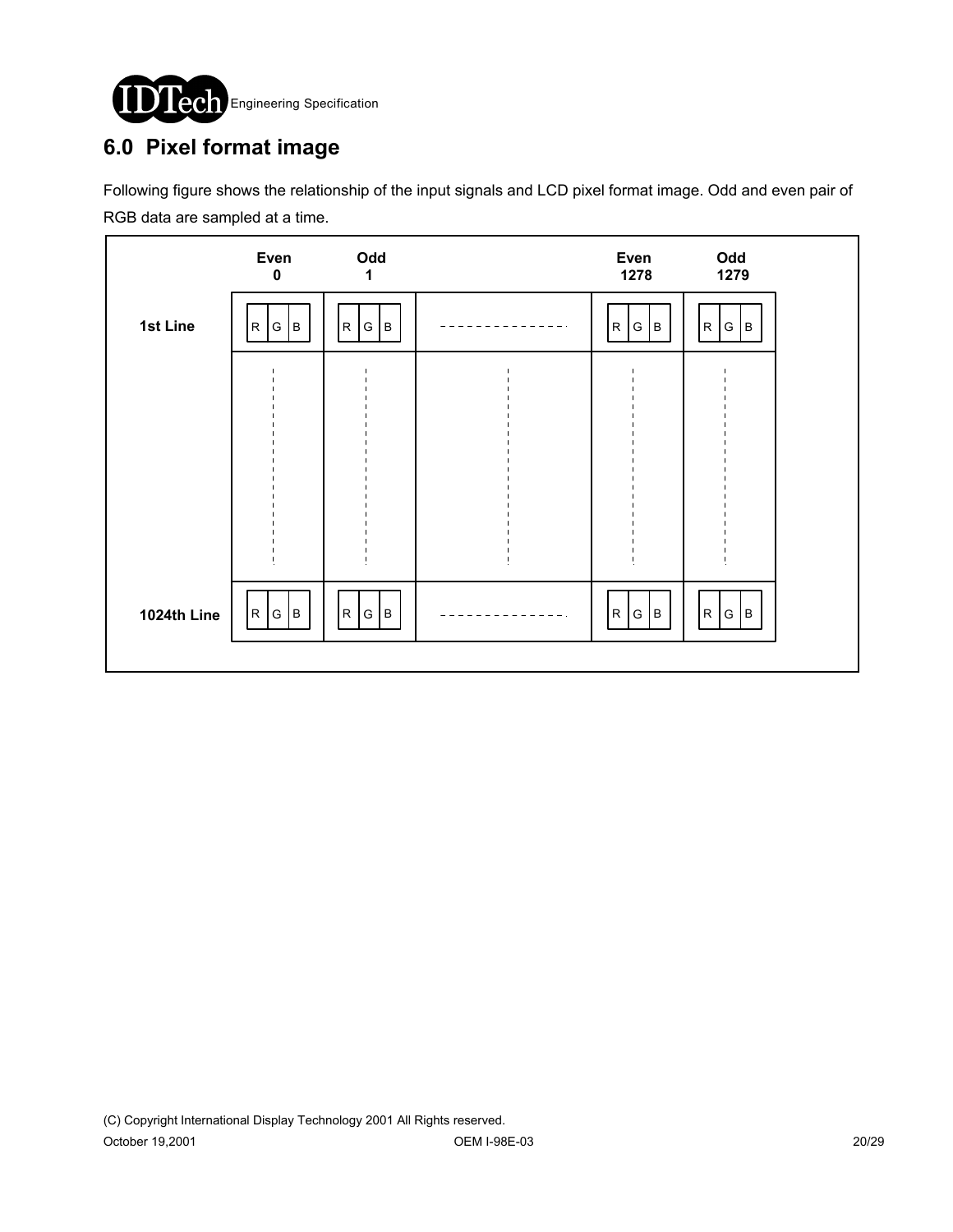

# **7.0 Interface Timings**

Basically, interface timings described here is not actual input timing of LCD module but output timing of SN75LVDS82DGG(Texas Instruments) or equivalent.

| <b>Signal</b> | Item                  | <b>Symbol</b> | MIN.           | TYP.  | MAX.  | <b>Unit</b> |
|---------------|-----------------------|---------------|----------------|-------|-------|-------------|
| <b>DTCLK</b>  | Freq.                 | Fdck          | 50             | 54    | 56.8  | <b>MHz</b>  |
| <b>DTCLK</b>  | Cycle                 | Tck           | 17.6           | 18.5  | 20    | ns          |
| +V-Sync       | <b>Frame Rate</b>     | 1/Tv          | 56.25          | 60.02 | 61    | Hz          |
| +V-Sync       | Cycle                 | Tv            | 16.39          | 16.66 | 17.78 | ms          |
| +V-Sync       | Cycle                 | Tv            | 1035           | 1066  | 2047  | lines       |
| +V-Sync       | active level          | Tva           | 3              | 3     |       | lines       |
| +V-Sync       | V-back porch          | Tvb           | $\overline{7}$ | 38    | 63    | lines       |
| +V-Sync       | V-front porch         | Tvf           | 1              | 1     |       | lines       |
| +DSPTMG       | V-Line                | m             |                | 1024  |       | lines       |
| +H-Sync       | Scan Rate             | 1/Th          |                | 63.98 |       | <b>KHz</b>  |
| +H-Sync       | Cycle                 | Th            | 844            | 844   | 1023  | Tck         |
| +H-Sync       | active level          | Tha $(*1)$    | 4              | 56    |       | Tck         |
| +H-Sync       | Back porch            | Thb $(*1)$    | 4              | 124   |       | <b>Tck</b>  |
| +H-Sync       | Front porch           | <b>Thf</b>    | $\overline{4}$ | 24    |       | <b>Tck</b>  |
| +DSPTMG       | <b>Display Pixels</b> | n             |                | 640   |       | Tck         |

### **7.1 Timing Characteristics**

**Note 1 :** Typical value is refer to VESA STANDARD. (\*1): Tha+Thb should be less than 1024 Tck.

**Note 2 :** When there are invalid timing, Display appears black pattern. Synchronous Signal Defects and enter Auto Refresh for LCD Module Protection Mode.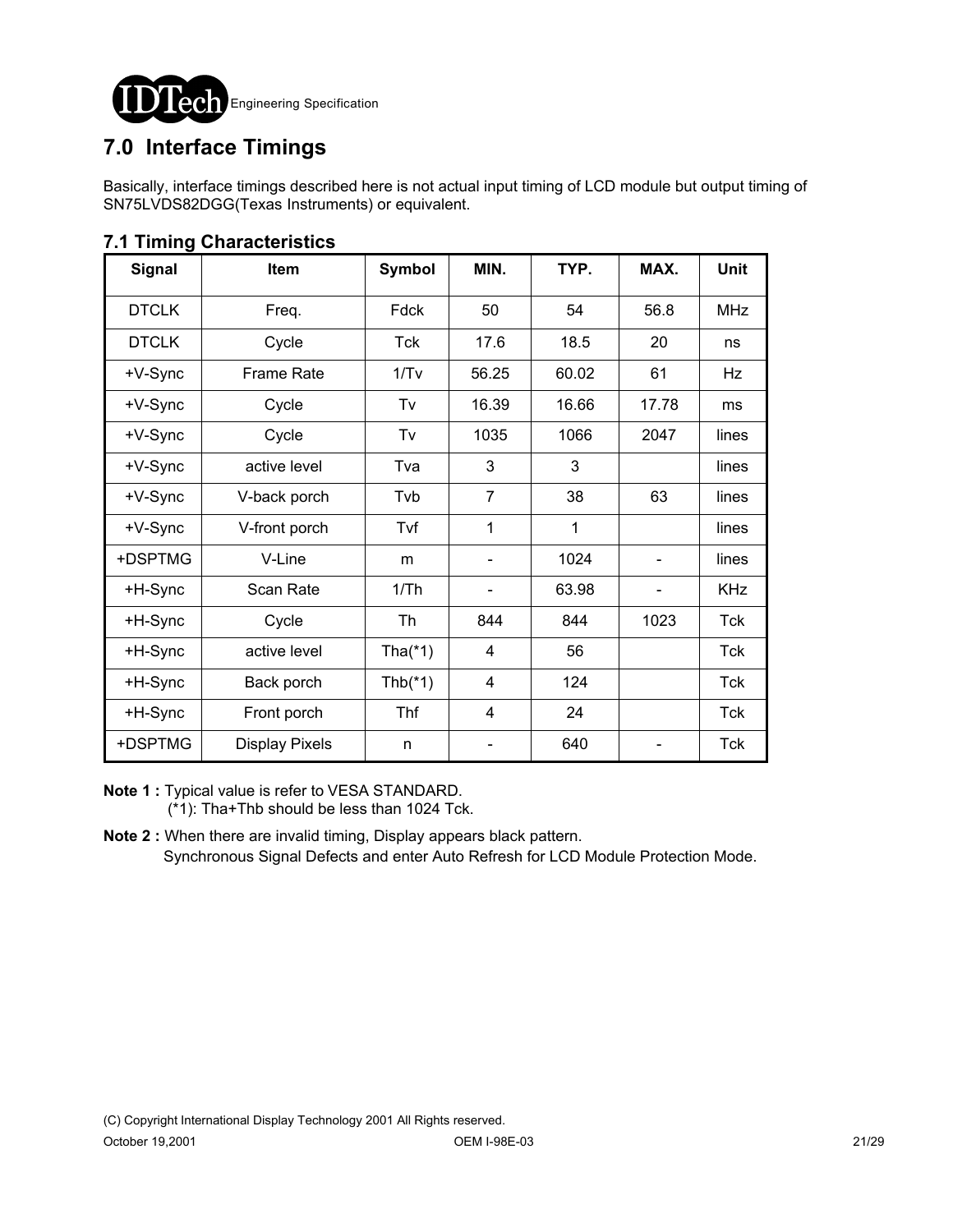

### **7.2 Timing Definition**

#### **Vertical Timing**



| Support mode                                                        | T1 Vertical              | T2                        | <b>T3 VSYNC</b>     | T4                        | <b>T5 VSYNC</b>         | T6 VSYNC                   |
|---------------------------------------------------------------------|--------------------------|---------------------------|---------------------|---------------------------|-------------------------|----------------------------|
|                                                                     | <b>Blanking</b>          | <b>Active Field</b>       | <b>Front Porch</b>  | Frame Time                | Width                   | <b>Back Porch</b>          |
| 1280 x 1024 at 60Hz<br>(VESA STANDARD)<br>$(H$ line rate : 15.6 us) | 0.656 ms<br>$(42$ lines) | 16,005 ms<br>(1024 lines) | $0.016$ ms<br>line) | 16.661 ms<br>(1066 lines) | $0.047$ ms<br>(3 lines) | $0.594$ ms<br>$(38$ lines) |

#### **Horizontal Timing**



| Support mode                                              | Horizontal<br>Blanking   | T8<br>Active Field         | T9 HSYNC<br><b>Front Porch</b> | T10<br>H line Time         | <b>HSYNC</b><br>$T11$ .<br>Width | T <sub>12</sub> HSYNC<br>Back Porch |
|-----------------------------------------------------------|--------------------------|----------------------------|--------------------------------|----------------------------|----------------------------------|-------------------------------------|
| 1280 x 1024<br>(VESA STANDARD)<br>(Dotclock: 108.000 MHz) | 3.778 us<br>$(408$ dots) | 11.852 us<br>$(1280$ dots) | $0.444$ us<br>$(48$ dots)      | 15.630 us<br>$(1688$ dots) | $1.037$ us<br>$(112$ dots)       | 2.296 us<br>$(248$ dots)            |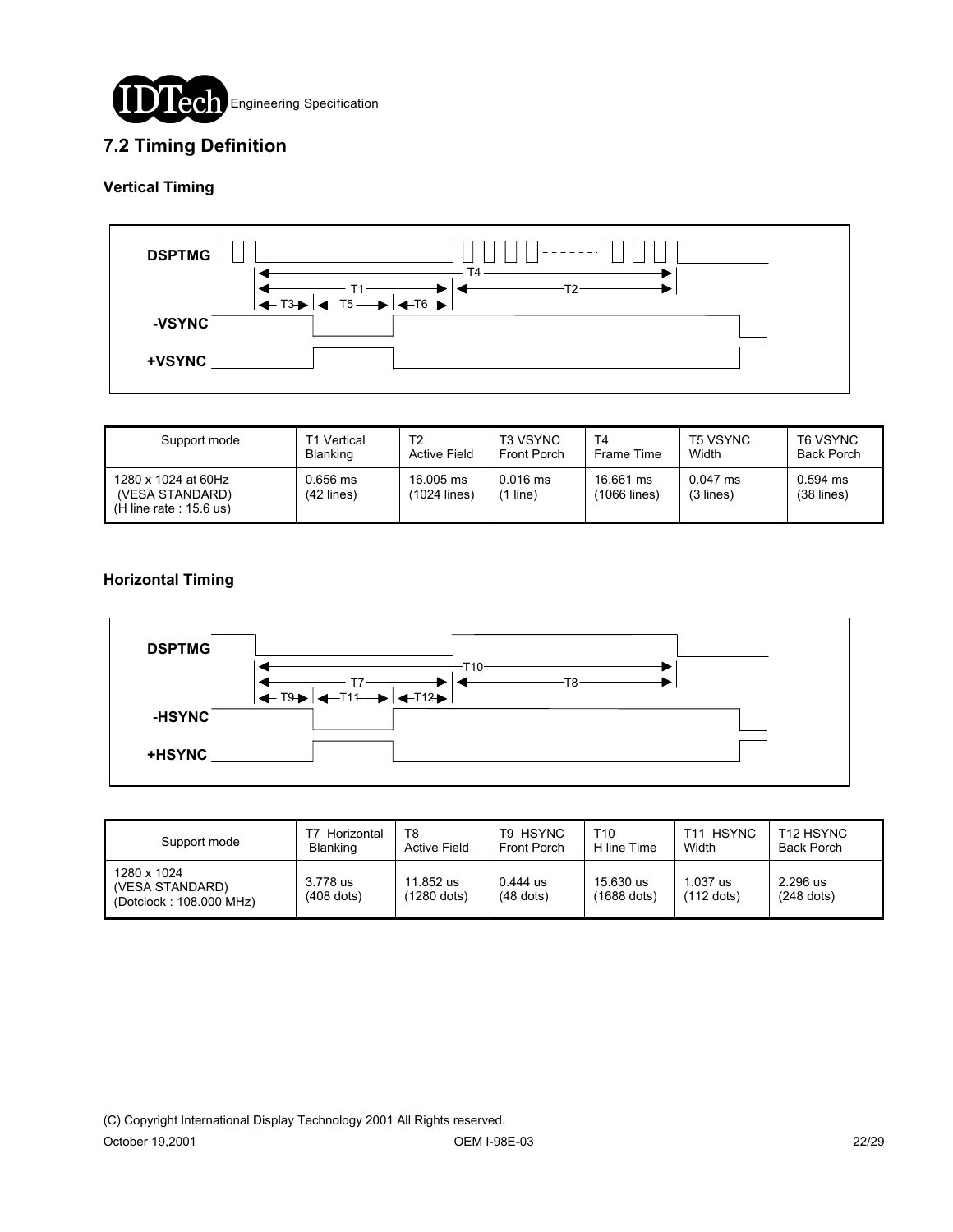

Interface Timing Definition

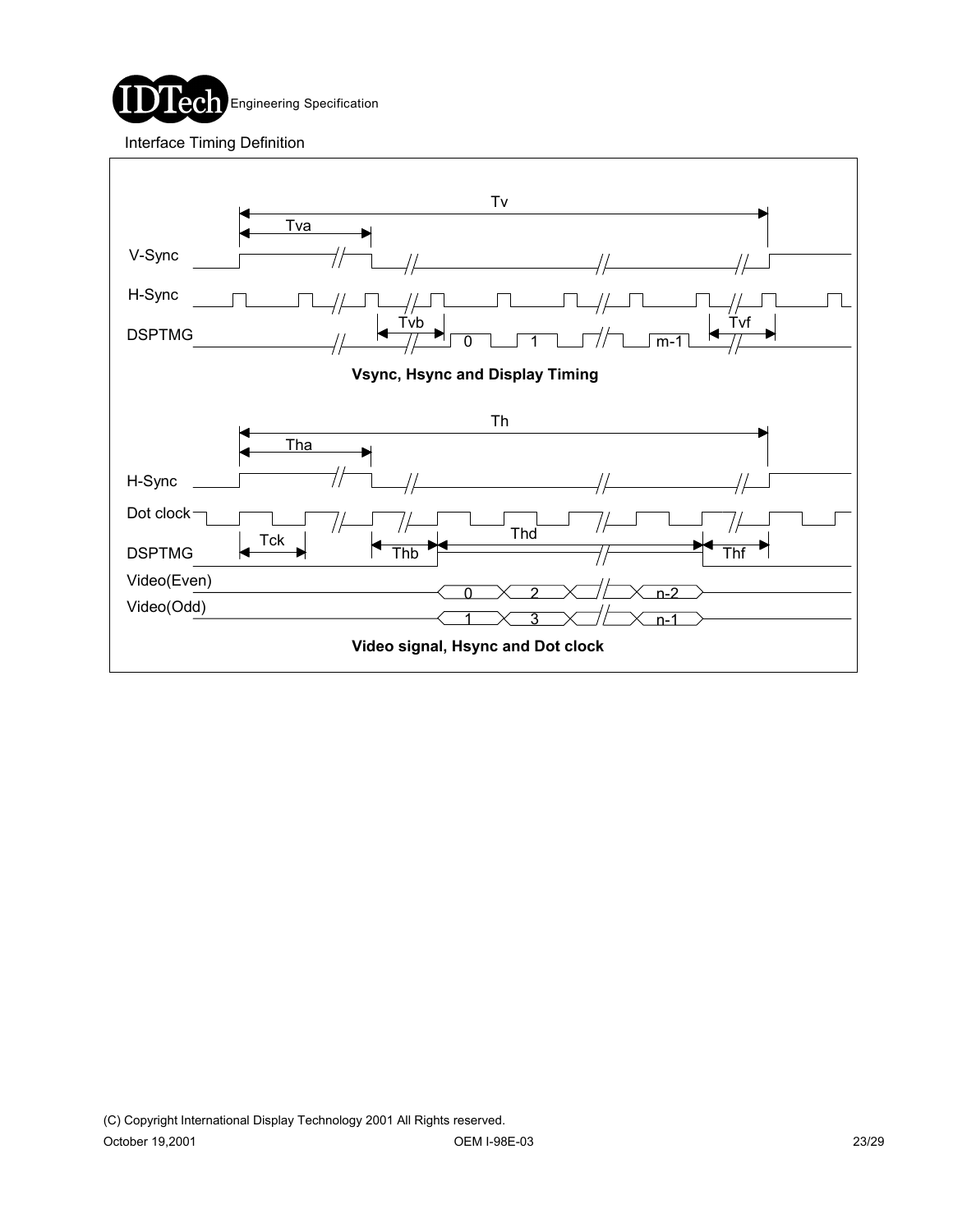

## **8.0 Power Consumption**

Input power specifications are as follows;

| <b>SYMB</b> | <b>PARAMETER</b>                            | Min                                                                                                                                                                                                                                                                                                                                            | <b>Typ</b> | <b>Max</b> | <b>UNITS</b>   | <b>CONDITION</b>                                                                       |
|-------------|---------------------------------------------|------------------------------------------------------------------------------------------------------------------------------------------------------------------------------------------------------------------------------------------------------------------------------------------------------------------------------------------------|------------|------------|----------------|----------------------------------------------------------------------------------------|
| Vin         | Logic/LCD Drive<br>Voltage                  | 11.4                                                                                                                                                                                                                                                                                                                                           | 12         | 12.6       | $\vee$         |                                                                                        |
| lin         | Vin Current                                 |                                                                                                                                                                                                                                                                                                                                                |            | 550        | m <sub>A</sub> | $V$ in=11.4 $V$<br>(All White Pattern)<br>(This value indicates<br>long term average.) |
| Pin(1)      | Vin Power                                   |                                                                                                                                                                                                                                                                                                                                                | 4.5        |            | W              | <b>Typical Load Condition</b><br>(Vertical Gray Bar, 256<br>Scale)                     |
| Pin(2)      |                                             |                                                                                                                                                                                                                                                                                                                                                | 5.2        | 6.3        | W              | Maximum<br>Load<br>Condition<br>(All White)                                            |
|             | Logic/LCD<br>DC current Waveform            | Refer to the Typical Logic/LCD Current<br>Waveform shown in the following Figure.<br>Waveform<br>in<br>paticular<br>may<br>vary<br>application.<br>Actual<br>waveform<br>current<br>user<br><b>on</b><br>application must be evaluated and make<br>sure the ripple current and/or peak<br>current should be allowable to user power<br>supply. |            |            |                | <b>Maximum</b><br>Load<br>Condition (All White)                                        |
| Vin rp      | Allowable Logic/LCD<br>Drive Ripple Voltage |                                                                                                                                                                                                                                                                                                                                                |            | 500        | mVp-p          |                                                                                        |
| <b>VBL</b>  | <b>Backlight</b><br>power<br>voltage        | 11.4                                                                                                                                                                                                                                                                                                                                           | 12         | 12.6       | $\vee$         |                                                                                        |
| PBL         | <b>Backlight</b><br>Power<br>consumption    |                                                                                                                                                                                                                                                                                                                                                | 33.6       | 40.3       | W              | Brightness=max                                                                         |

**(Note)** A used DC power supply for this LCD module should be have a over current protection function to safety.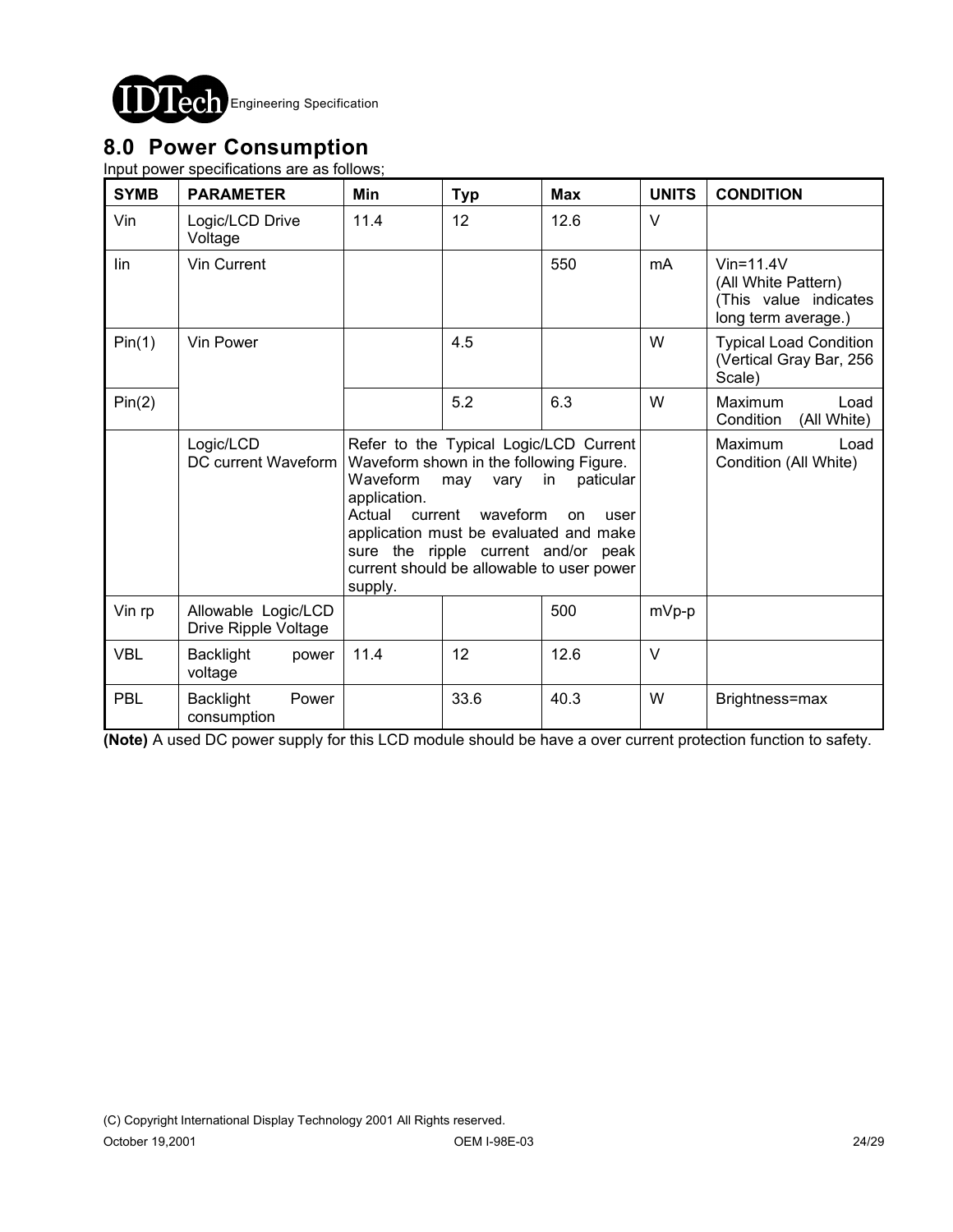

**Figure. Typical Logic/LCD Current Waveform**

Condition : Maximum Load Condition(All White) Voltage : 12.0V measured at Interface Connector J1 Interface Cable : AWG28, 30 Conductors, L=500mm from Voltage Source to EUT

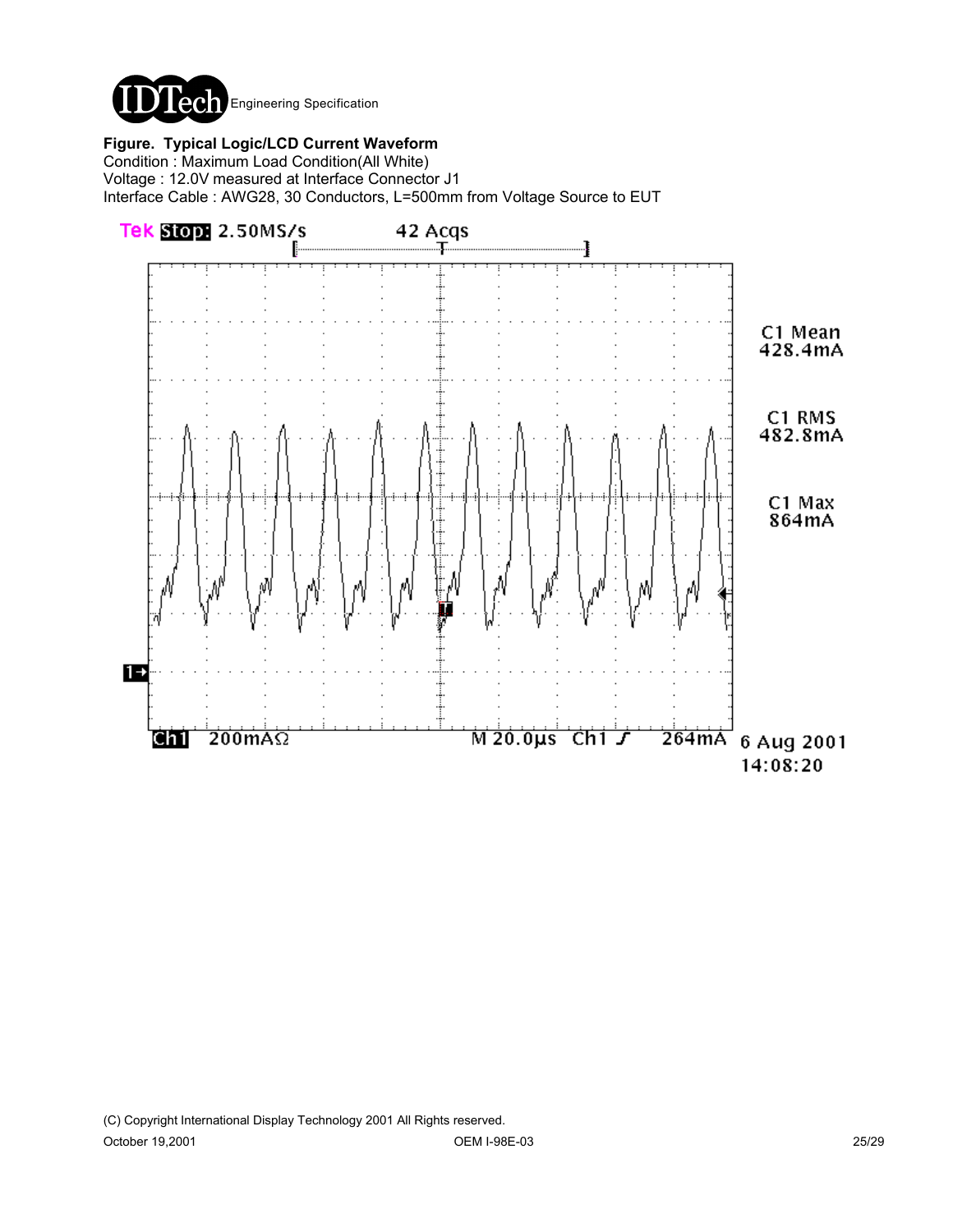

# **9.0 Power ON/OFF Sequence**

Vin and VBL power and lamp on/off sequence is as follows. Interface signals are also shown in the chart. Signals from any system shall be Hi-Z state or low level when Vin and VBL are off.

It is recommended that the BLON should be supplied after other signals are stable in order to avoid visible screen noise when power-on.

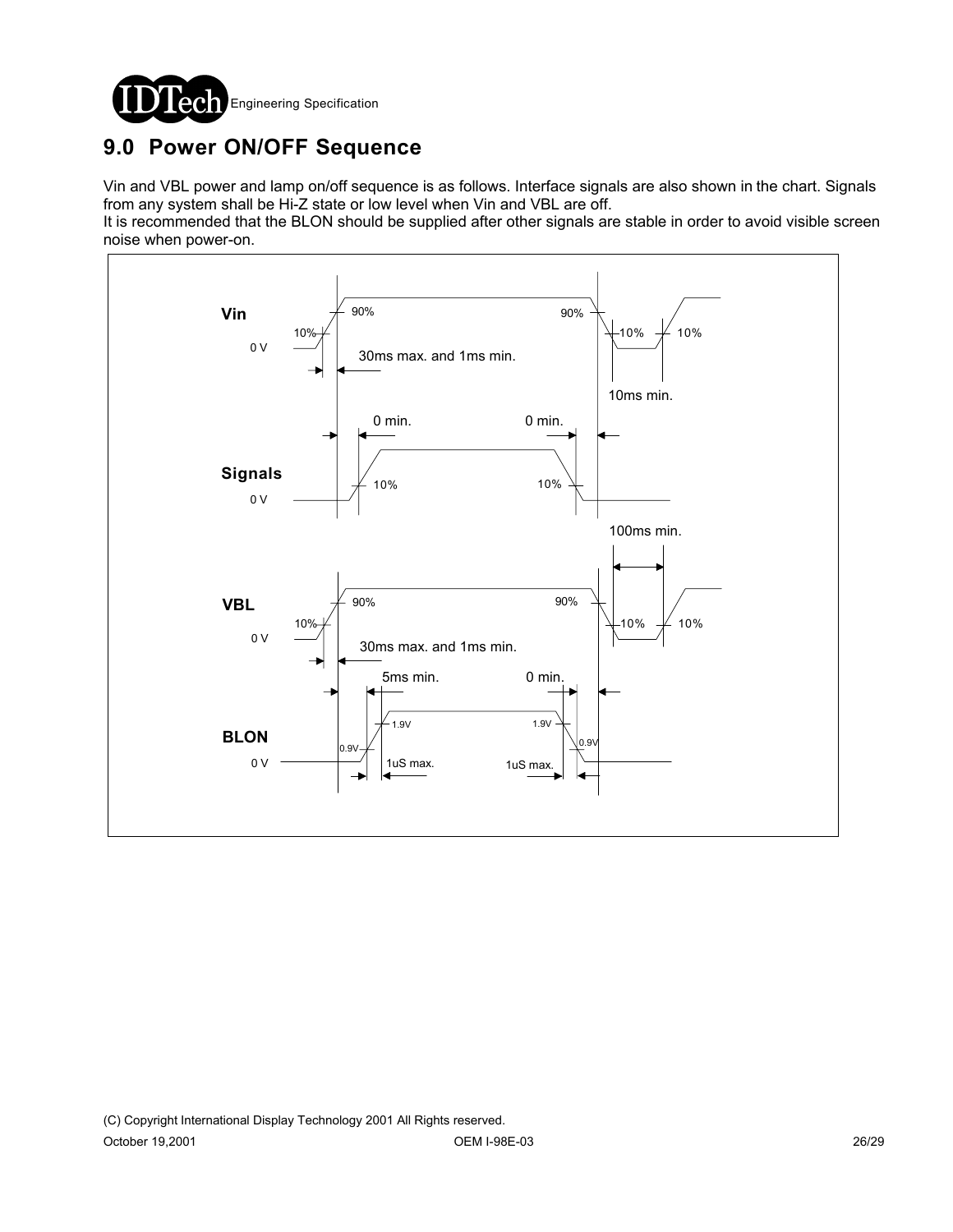

## **10.0 Mechanical Characteristics**

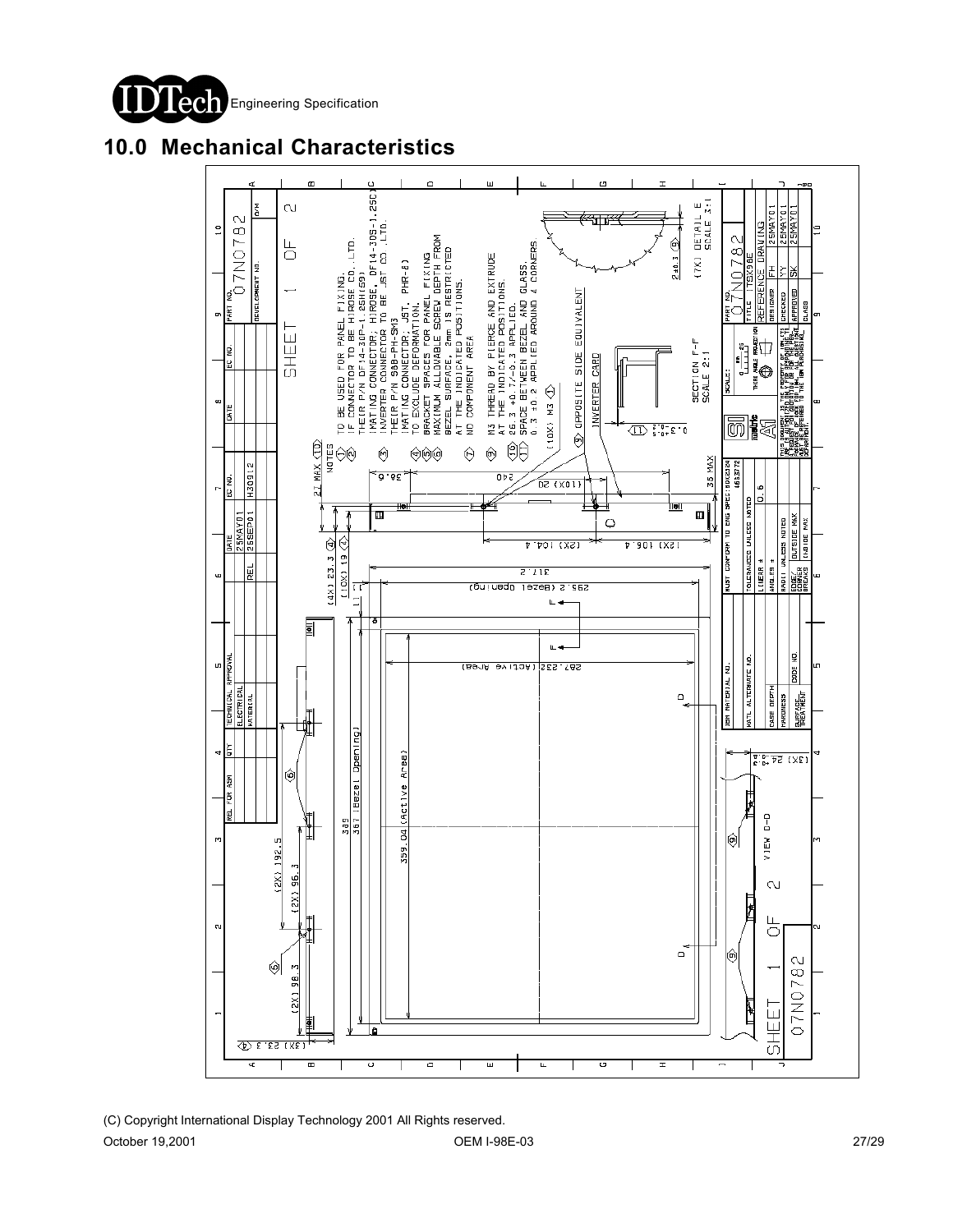